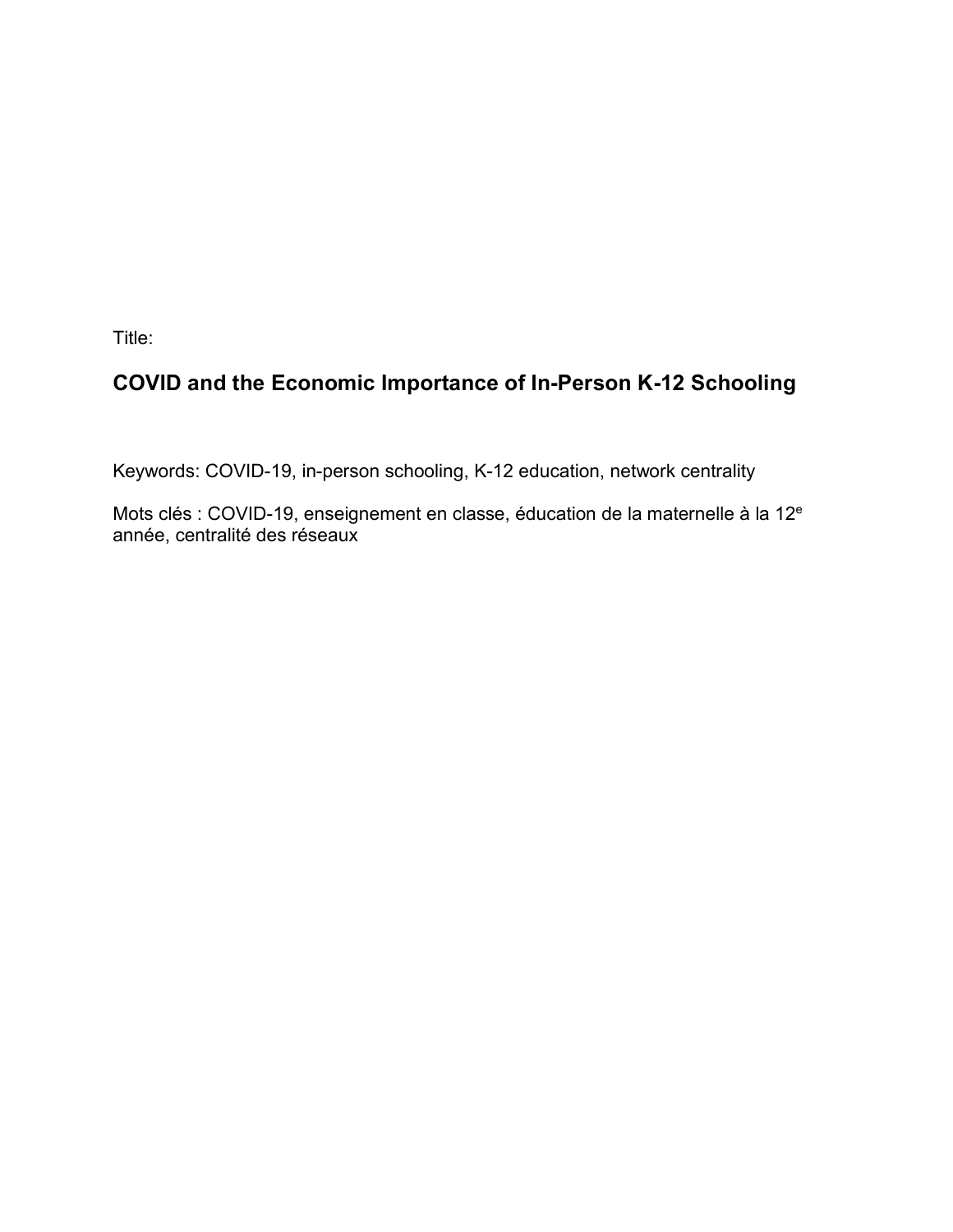Authors:

David A. Green Vancouver School of Economics University of British Columbia Vancouver, BC

Ali Karimirad Vancouver School of Economics University of British Columbia Vancouver, BC

Gaëlle Simard-Duplain Centre for Innovative Data in Economics Research University of British Columbia Vancouver, BC

Henry E. Siu Vancouver School of Economics University of British Columbia Vancouver, BC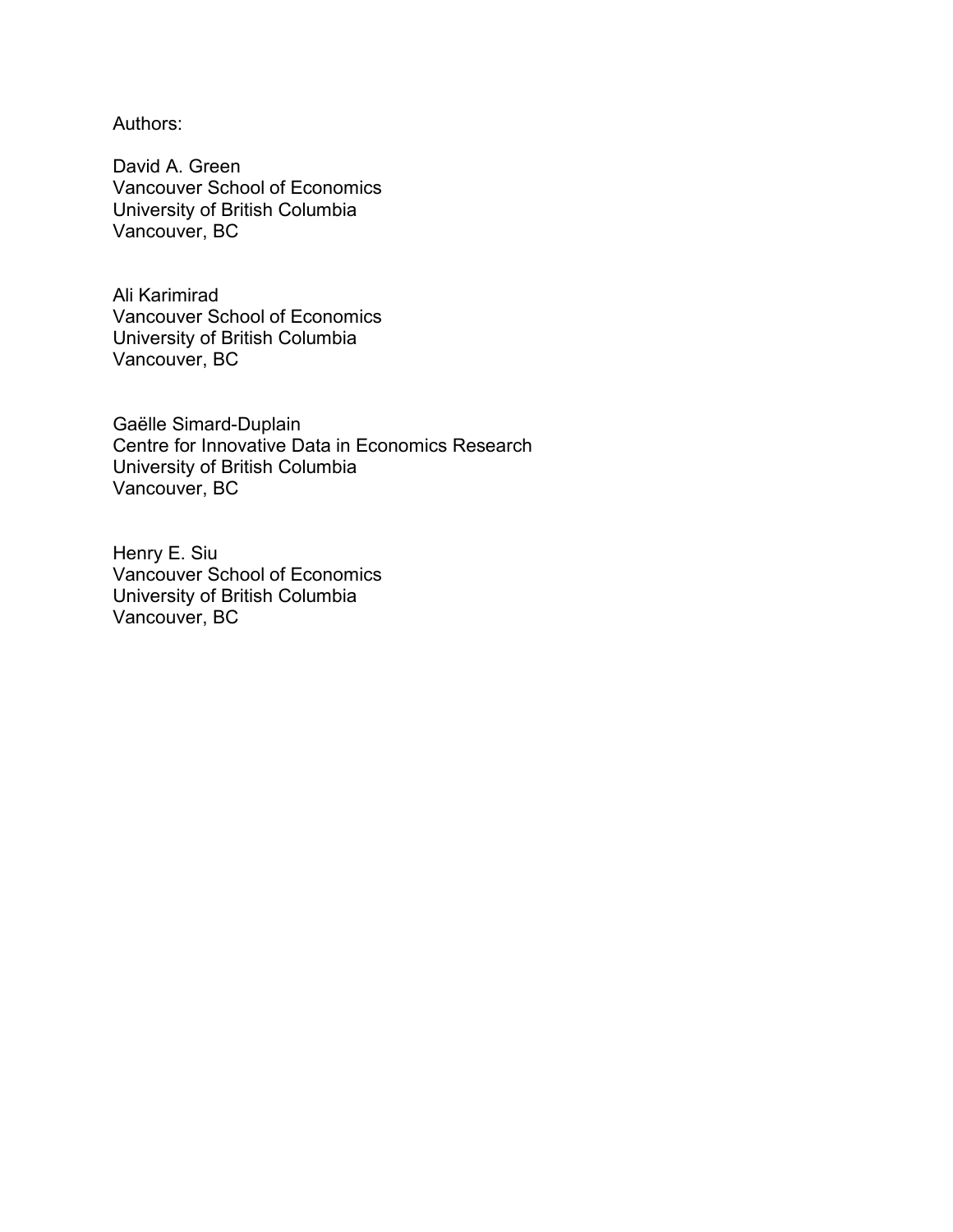Abstract:

The extent to which K-12 schools should remain open is at the forefront of discussions on long-term pandemic management. In this context, there has been little mention of the immediate importance of K-12 schooling for the rest of the economy. Eliminating inperson schooling reduces the amount of time parents of school-aged children have available to work, and therefore reduces income to those workers and the economy as a whole. We discuss two measures of economic importance, and how they can be modified to better reflect the vital role played by K-12 education. The first is its size, as captured by the fraction of GDP produced by that sector. The second is its centrality, reflecting how essential the sector is to the network of economic activity. Using data from Canada's Census of Population and Symmetric Input-Output Tables, we show how accounting for this role dramatically increases the importance of K-12 schooling.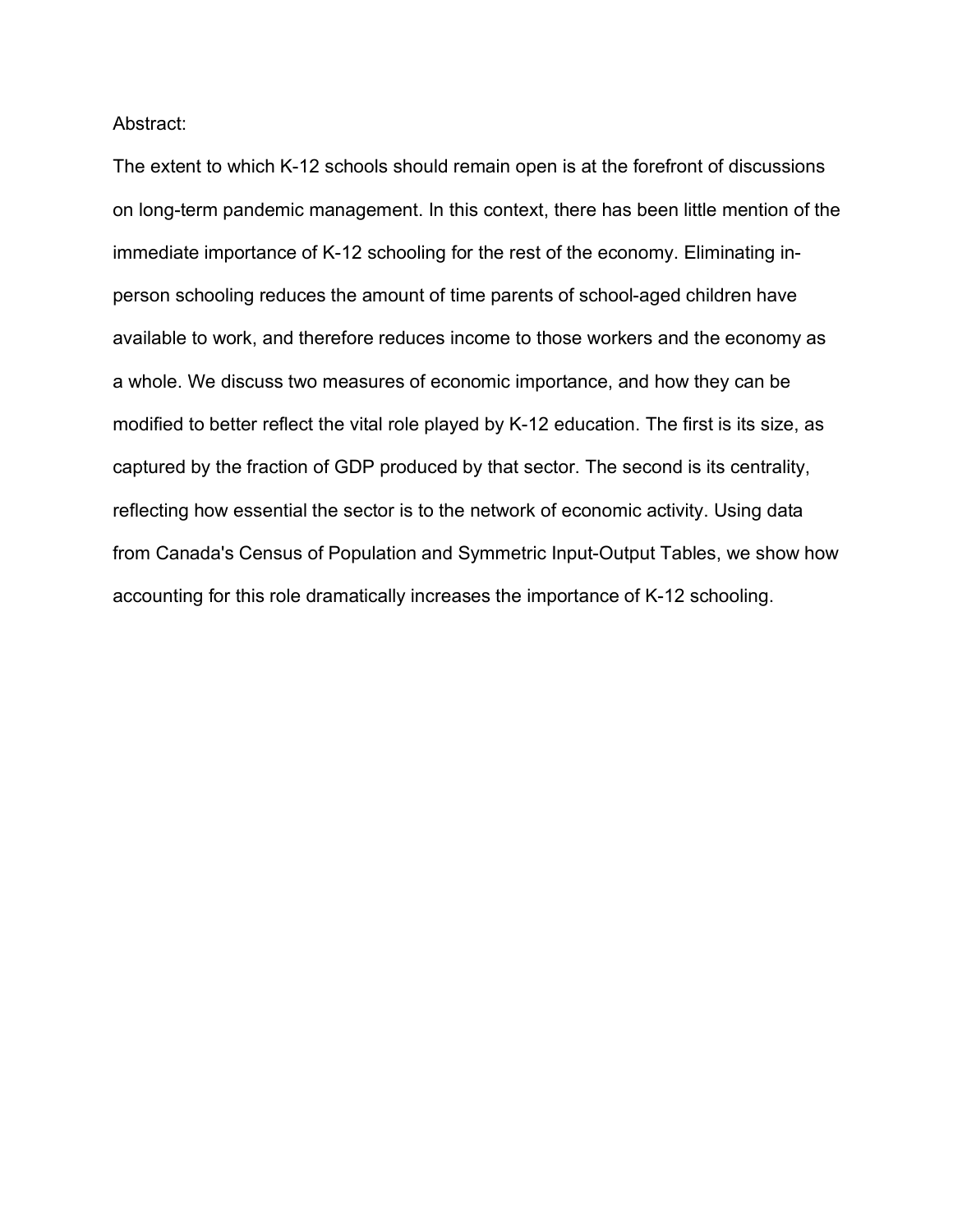## **1. Introduction**

A report released in the summer of 2020 by Toronto's Hospital for Sick Children, in collaboration with a number of paediatric hospitals in Ontario, advocates for the safe return of children and youth to school (Hospital for Sick Children 2020). The report emphasizes the importance of school reopening, highlighting the "significant adverse health and welfare consequences for children and youth" stemming from the school closings of March 2020 in response to the COVID-19 pandemic. Those adverse consequences include impediments to students' educational, social-emotional, and physical development associated with remote learning, as compared to in-person school attendance.<sup>1</sup> The switch to home schooling has also had substantial impacts on parents. A recent report by the Royal Society of Canada highlights how this has exacerbated the detrimental effect of the pandemic on the mental health of Canadians (Royal Society of Canada 2020). The report includes the recommendation that Provincial/Territorial governments should "attempt to keep children in school and carefully weigh the cost/benefit ratio of closing schools in the event of another wave of COVID-19."

Another important consideration in deciding whether to keep schools open is the economic implications of children not being in school, acting through its impact on parental paid work. This is the focus of the current paper. Closing schools means that parents either have to take time off paid work or work from home. As many parents have experienced since the onset of the pandemic, this has meant a reduction in the number of hours available to work, reduced productivity while working, or both. This is in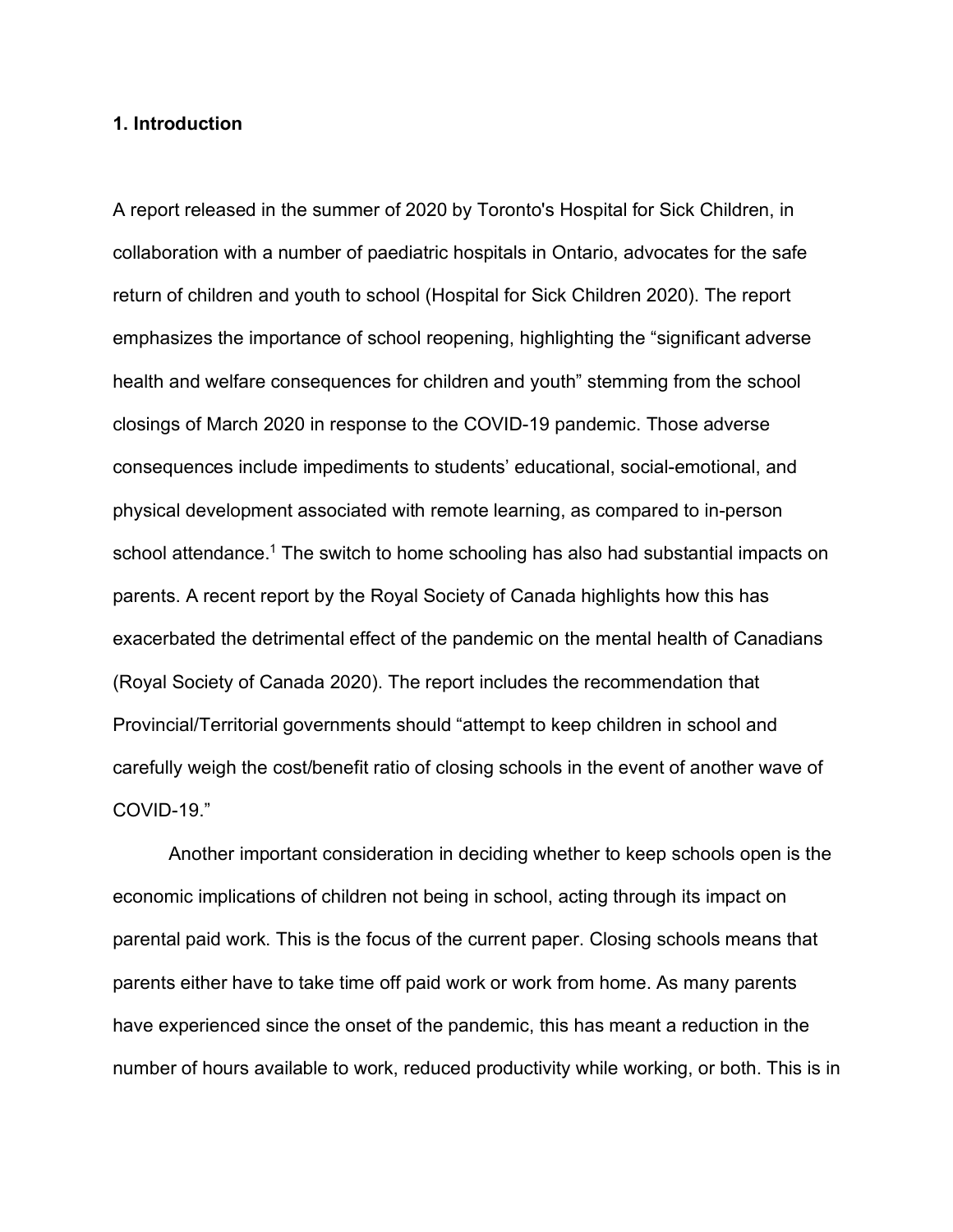addition to the impact that at-home education has had on "life at home" and the capacity of parents to nurture, support, and mentor their children.

In this context the K-12 education system fulfils a role that is crucial but seldom discussed: it frees up daytime hours during the work week of parents with school-aged children, allowing them to supply labour to economic activity and earn income. Without in-person K-12 schooling, it would be hard to imagine the modern work environment functioning as it does.<sup>2</sup>

As Canada navigates its second-wave, decision makers are increasingly pressed to balance the public health and economic consequences of the pandemic. But standard measures of the importance of various sectors to the functioning of the overall economy do not account for the role of the K-12 schooling system in enabling parents to work. The risk is that without measures capturing that role, the economic importance of school opening will be underestimated or, possibly, overlooked altogether. Any such omission would also have distributional implications since the impacts of school closings are unequally felt—disproportionately falling on lone parents and mothers in two-parent families, and not directly impacting singles or couples without school-aged children at home. Understanding all aspects of the role played by K-12 schooling has correspondingly grown in importance—as potential grounds for viral transmission, as a determinant of the health and well-being of families and children, and as a sector that is crucial to the economy. This is especially true as vaccines become available and policymakers must prioritize school teachers, and others in the K-12 school system, relative to other individuals and workers in society.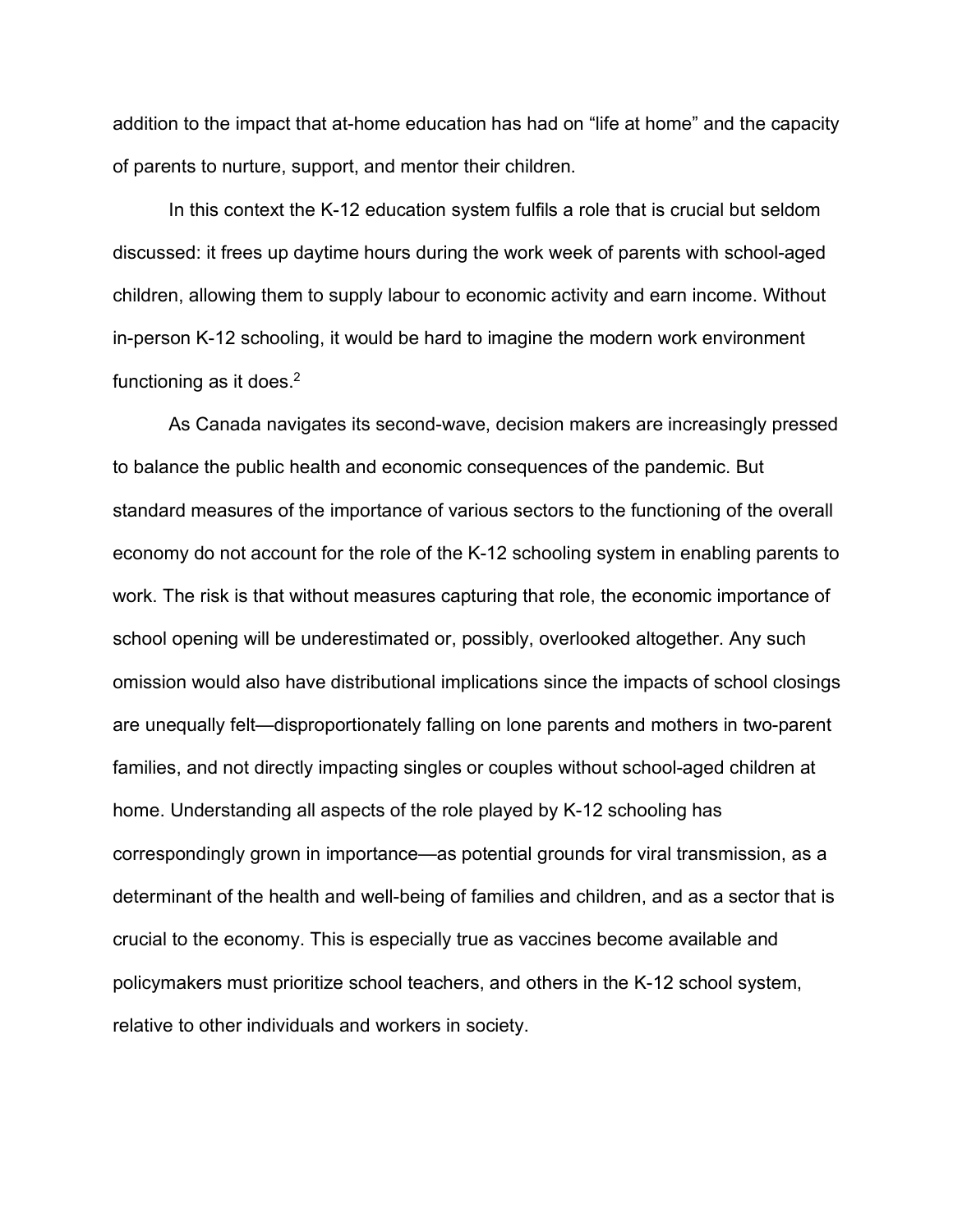In this paper, we describe and implement measures of the importance of the education sector, and in-person K-12 schooling specifically, for economic activity. In Sections 2 and 3, we consider the importance of the education sector as conventionally measured in economic statistics, and contrast that with what occurs when we explicitly account for its role in "freeing up" labour time of parents with school-aged children. We consider two distinct measures of a sector's importance. The first is a measure of *size*: the fraction of national income (GDP) that is attributable to the education sector. The second is a measure of *centrality*: how essential the sector is in the functioning of other sectors of the economy. Using either measure, accounting for the fact that in-person K-12 schooling makes it possible for workers in all sectors to "go to work" dramatically increases the importance of the K-12 sector. This is detailed in Section 4, where we also provide measures of GDP loss if in-person schools were to close.

#### **2. Two Measures of Importance**

We begin by discussing the two measures of a sector's importance that form the basis of our analysis: size and centrality. The many industries that constitute the Canadian economy can be grouped into 20 broadly defined sectors, based on the goods and services they produce. These can be further broken down to capture increasingly narrow sectors of economic activity. This hierarchical structure is formalized by the North American Industry Classification System (NAICS) 2017 Version 3.0. It identifies broader "sectors" using 2-digit sector codes, and provides increasingly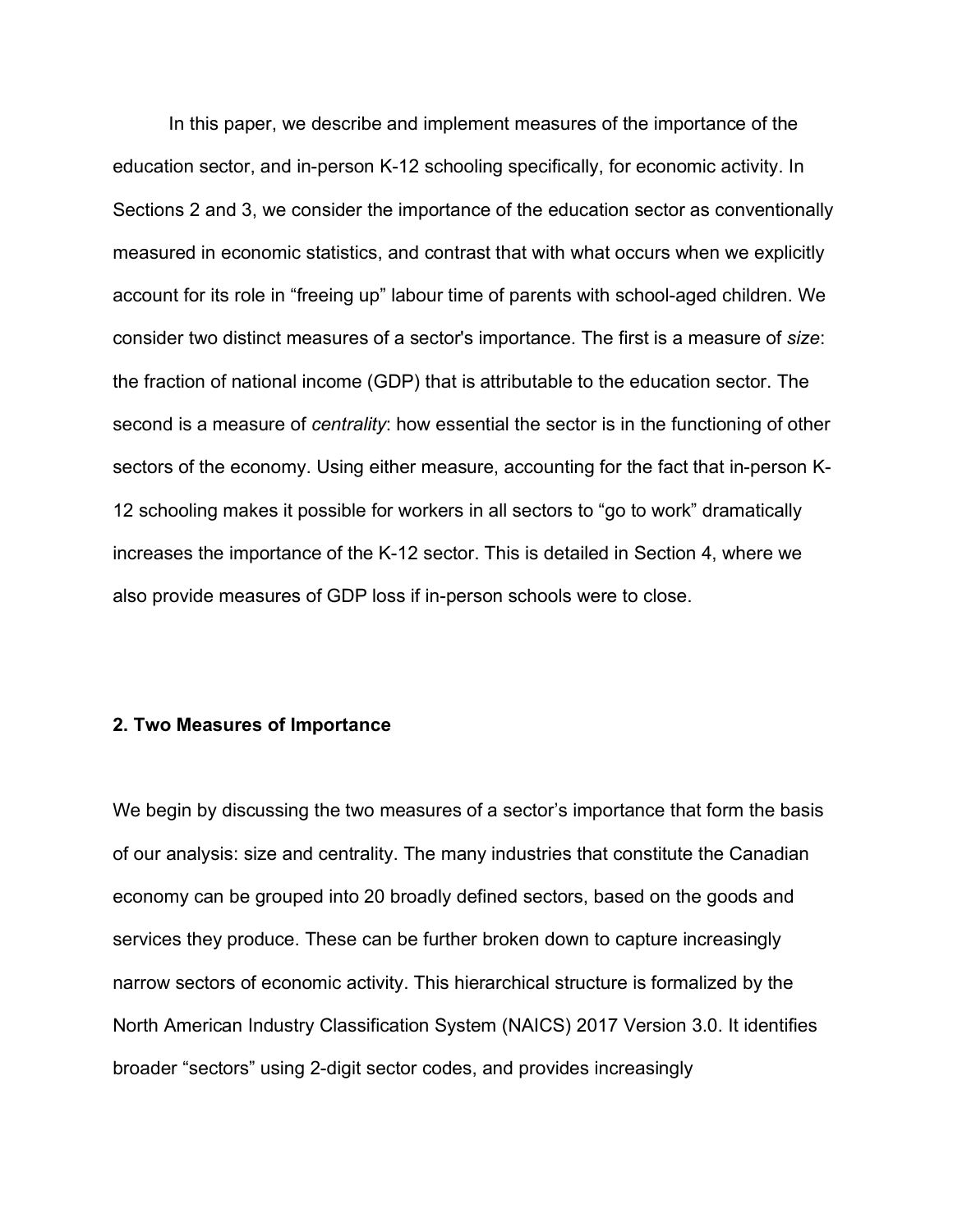fine/disaggregated categories up to 6-digit subindustries. We focus on 3-digit "subsectors"—of which there are approximately 100—but present some results at the 2 digit level, and sometimes draw on distinctions reflected at the 4-digit "industry group" level.

The first measure of a sector's importance is its *size*, as captured by the fraction of Canada's GDP that is produced by that sector. This information is drawn from the National Economic Accounts and corresponds to the sector's contribution to the nation's income or "value added."

The second measure is less familiar and gauges a sector's essentiality, or *centrality*, in the supply-chain of the economy. Whereas GDP captures the value of final goods, the measure of centrality also reflects a sector's intermediary contribution to other parts of the economy. To understand this, note that the economy is a network of activity, where sectors are "nodes" that produce and trade intermediate output in the process of producing final goods and services. The latter are ultimately destined to final demand, and recorded in macroeconomic accounts as expenditures on consumption, investment, net exports, and government spending (and not part of the network of intermediate good flows). The output of some sectors is used more intensively as intermediate inputs than others. As a result, they are more central to the economic network, since other sectors depend on them. Meanwhile, "downstream" sectors are at the periphery of the network structure. They use intermediate inputs from other sectors but produce largely for final demand, and are less central than others.

A simple example illustrates this concept. Consider the "Animal production" sector (e.g. poultry farms), which we call sector *A*. <sup>3</sup> This sector provides intermediate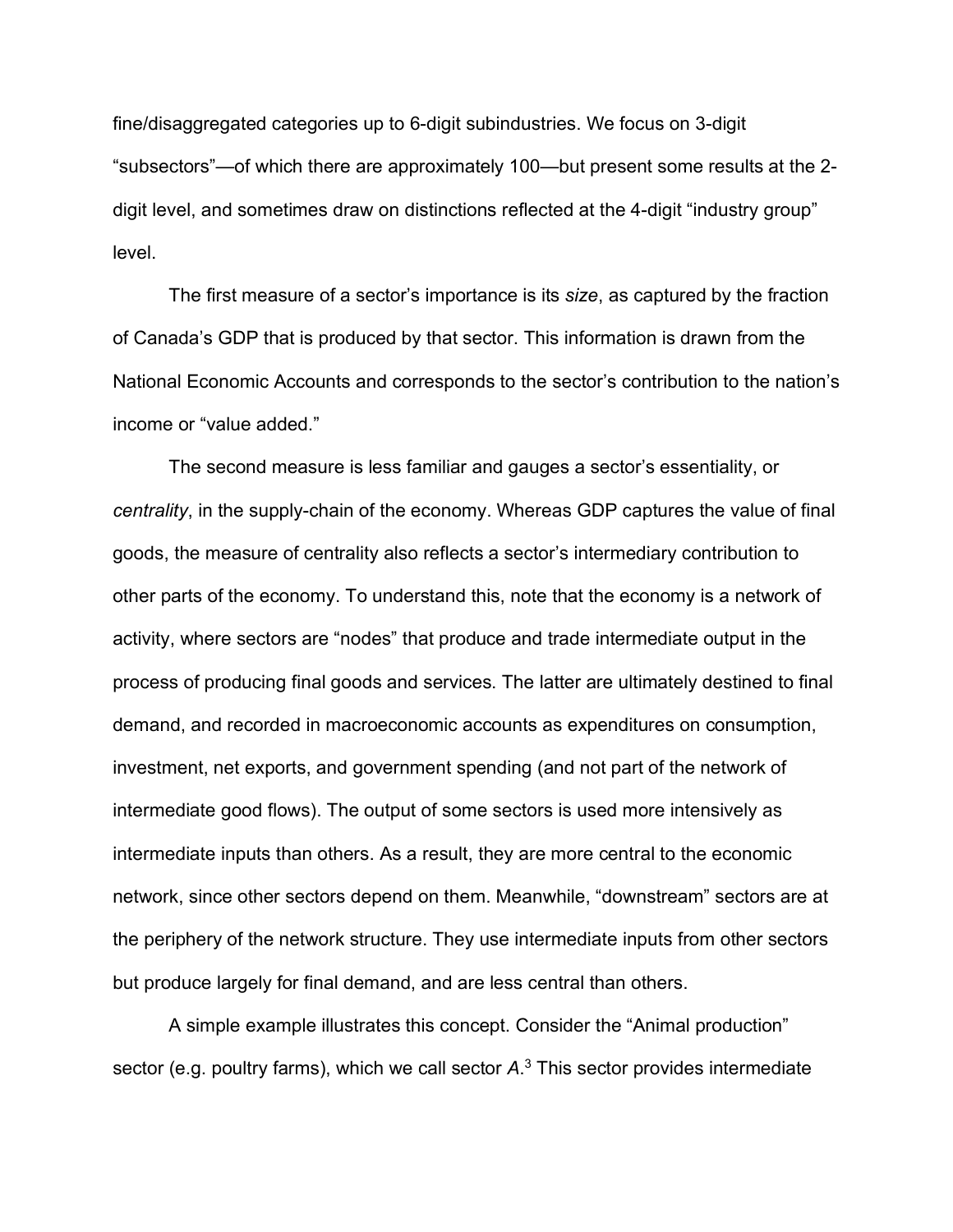output to "Food manufacturing" (sector *B*, e.g. chicken nugget factories), "Food and beverage stores" (sector *C*, e.g. grocery stores), and "Food services and drinking places" (sector *D*, e.g. restaurants). Sectors *B* and *C* supply to *D*, and *C* and *D* supply to Canadian consumers (as final demand). For simplicity, sector *D* supplies only to final demand (i.e., it is not an intermediate producer for other sectors of the economy). Here sector *A* has high centrality as it supplies to all nodes in the supply-chain; on the other hand, *D* has low centrality as it is the most downstream or outermost node in the production network.

We measure centrality by *Bonacich centrality*, a concept from graph theory and subsequently introduced to economics (see Bonacich 1987; Carvalho and Tahbaz-Salehi 2019). A sector's Bonacich centrality is determined by how much of its output is used in the production process of other sectors, and how much of those sectors' outputs are, in turn, used by other sectors, and so on. The derivation of this measure and its theoretical relationship to total expenditure/output shares is detailed in the Appendix. We use Bonacich centrality primarily as a comparative, or ordinal, measure of the importance of nodes in the production network. As such, we report the measure as an index on a 0–100 scale for the sake of exposition, where 100 is the most central 3-digit subsector, and 0 indicates the subsector is entirely non-central.

Both the size and centrality measures are computed using the 2015 Canadian Symmetric Input-Output Tables, compiled by Statistics Canada (StatCan) for the national economy. The input-output tables provide information on intermediate input usage and total output across subsectors, as well as sectoral labour income and value added. That is, for each 3-digit subsector, it details how much of its production is used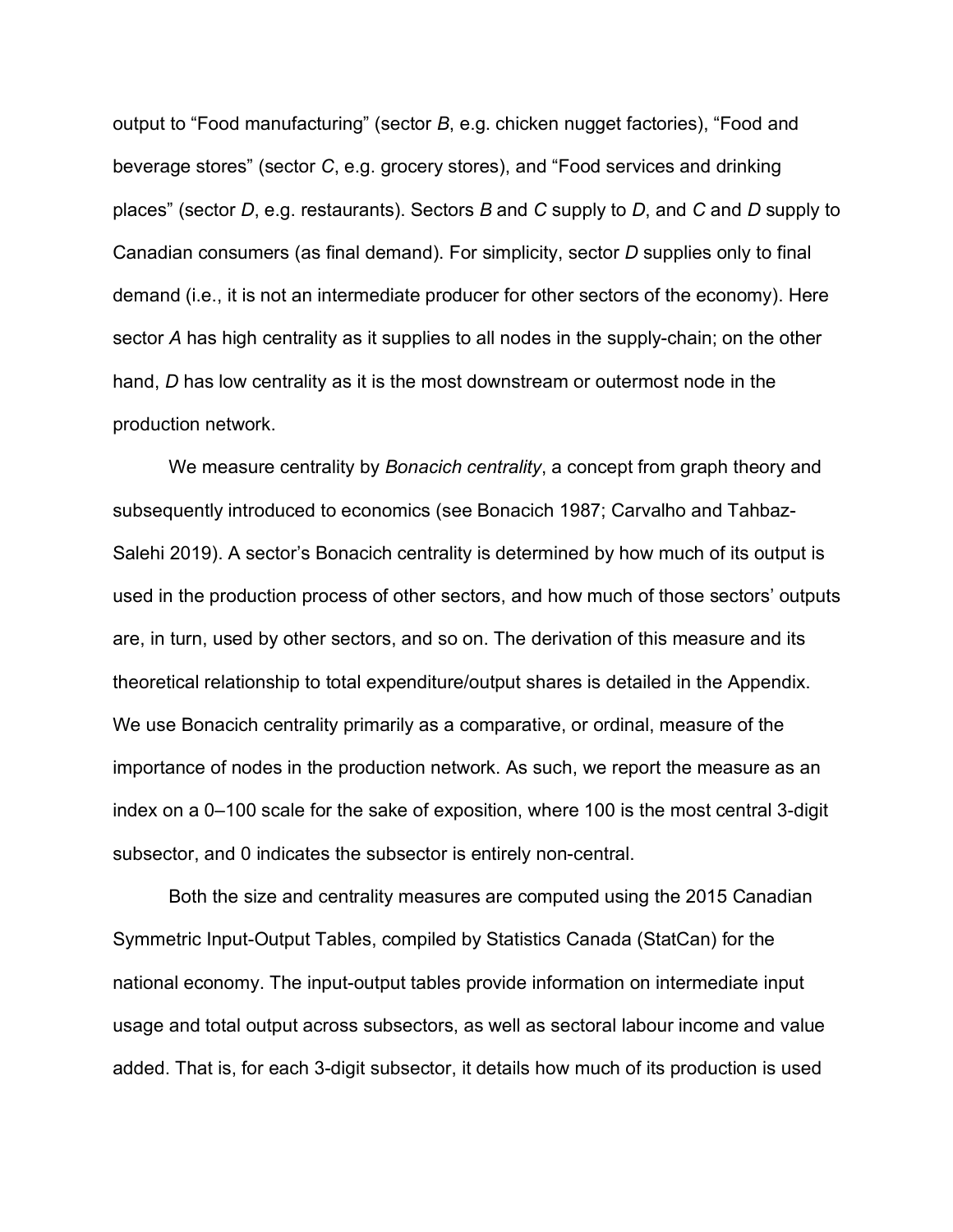as inputs in other subsectors; and conversely, which subsectors it obtains its inputs from.

The size and centrality measures capture different aspects of a subsector's importance to the economy. For instance, as displayed in Figure 1 below, the "Health care and social assistance" sector is large in terms of its share of GDP; however, because the vast majority of its output goes toward final demand, it is low in terms of centrality. By contrast, "Utilities" is small in size but highly central because all sectors of the economy use electricity, gas, sewer, and water as inputs.

#### **3. Importance of Education**

"Educational services" is classified both as a 2-digit sector (code 61) and a 3-digit subsector (code 611) in the NAICS; that is, there is no other 3-digit subsector in the 2 digit education sector. For our analysis, we further distinguish between K-12 schooling ("Elementary and secondary schools", coded as 6111 at the 4-digit industry group level) and other schooling services (codes 6112 through 6117), such as universities or trade schools, and continue to refer to them as subsectors for expositional convenience.<sup>4</sup>

Educational services is not a large subsector of the economy, accounting for less than 6 percent of national GDP (as shown in Figure 1, which we discuss in detail below). This contrasts with the prominence it is given in public policy discourse. Economists believe standard measures of the economic contribution and importance of education, and hence K-12 schooling, are understated. Fundamentally, this is because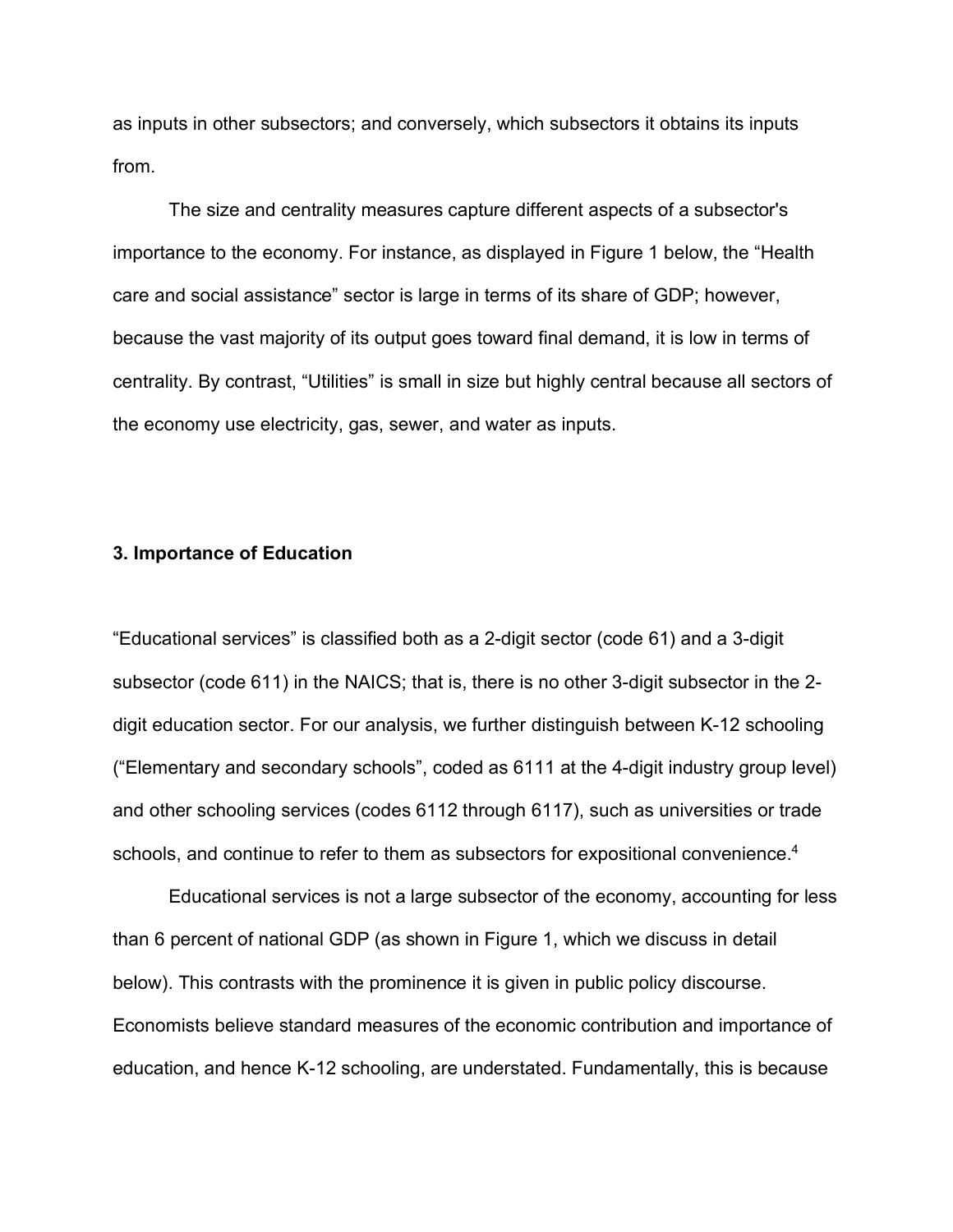education generates positive externalities to civil society that are poorly captured in national economic accounts, if at all. Such external or "neighbourhood" effects are discussed, for example, in Friedman (1963):

A stable and democratic society is impossible without widespread acceptance of some common set of values and without a minimum degree of literacy and knowledge on the part of most citizens. Education contributes to both. In consequence, the gain from the education of a child accrues not only to the child or to his parents but to other members of the society; the education of my child contributes to other people's welfare by promoting a stable and democratic society.

K-12 education is an investment toward externalities to civil society in the distant future. In addition, K-12 education is an investment toward human capital that makes workers in all sectors more productive, also in the distant future. Neither impacts are captured in contemporaneous national income accounts. Short term disruptions to schooling due to COVID are unlikely to have large impacts on civil society. Whether these disruptions will have serious impacts on human capital accumulation is more uncertain and will almost certainly be the focus of future studies. Since our results do not include these future effects, they should be seen as a lower bound on the ultimate effect of school closings on the economy.

At a more immediate level, the K-12 school system provides another essential service: it allows parents/guardians of school-aged children to spend weekday hours as work hours engaged in economic activity in all sectors of the economy. In what follows, we distinguish between workers who have child care obligations that hamper their ability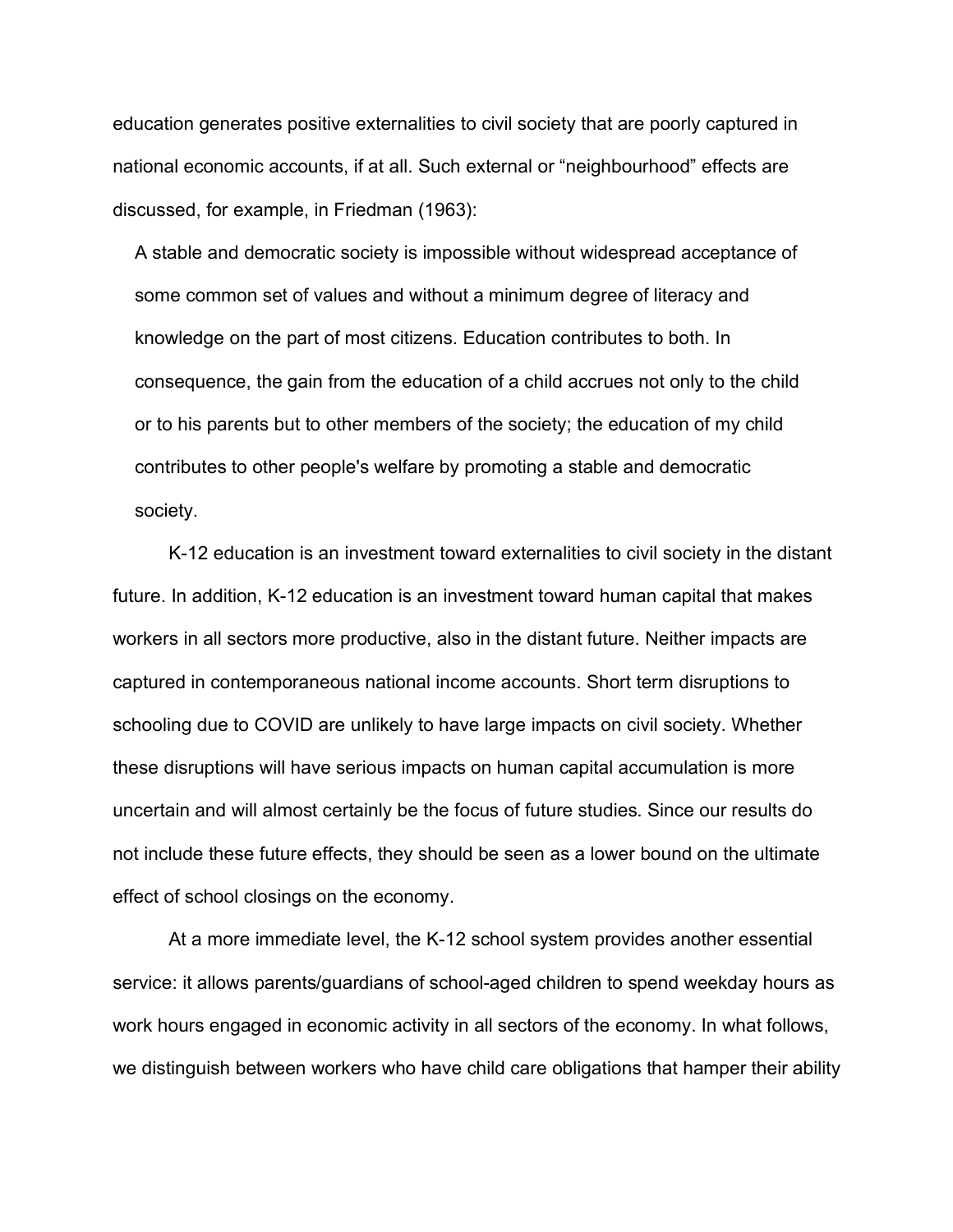to work (*workers-needing-childcare*, or WNC, hereafter, and defined more precisely below) from workers whose ability to do paid work is likely unaffected by school closings.5 Without the K-12 system, the modern work environment would not function as it does. For instance, workers-needing-childcare account for 6.7 percent to 23.1 percent of hours worked in Canada, depending on the subsector considered. The loss of inperson schooling effectively reduces labour input available to be supplied in all sectors of the economy.

In addition to the standard measures of importance discussed in Section 2, our goal is to construct *extended* measures of size and centrality that account for this labour availing effect. We first construct an alternative measure of size as follows:

- For each 3-digit subsector, we obtain the proportion of employment income that is attributable to workers-needing-childcare from Canada's 2016 Census of Population. Our focus is on families with children aged 5 to 17 years old, classified in three categories: lone-parent families; two-parent, one-earner families; and two-parent, two-earner families. All lone parents are treated as WNC, and we assume that their ability to work is dependent on in-person K-12 schooling. Conversely, neither parent in two-parent, one-earner families is treated as a WNC; in the case of school closure, we assume home schooling can be done by the non-earning parent. For two-parent, two-earner families, we include one-half of each parent as a WNC in our baseline analysis, and consider alternatives to be described below.<sup>67</sup>
- For each 3-digit subsector, we know from input-output tables how much of the subsector's contribution to GDP is in the form of labour income. We multiply this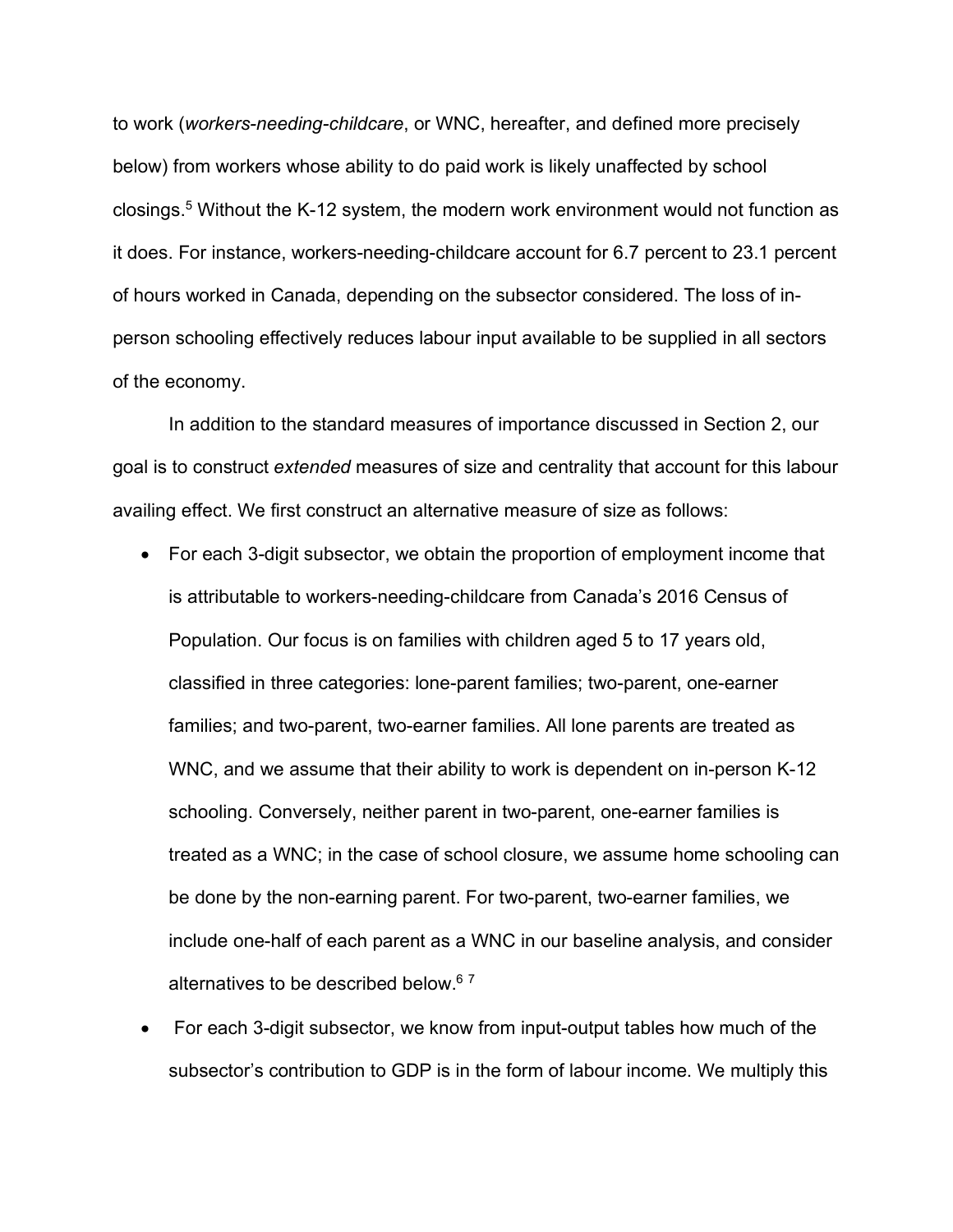value by the proportion of employment income in that sector that is attributable to workers-needing-childcare. This gives us the share of the subsector's contribution to GDP produced by WNC.

• Finally, we sum up these values across subsectors, to obtain the total contribution of workers-needing-childcare to Canada's GDP. We consider the total size of the K-12 education subsector to be equal to the conventionally measured size of the subsector, plus the size of the WNC sector. In Section 4.1, we refer to this as the "Extended K-12" subsector.<sup>8</sup>

This gives a simple estimate of how much of the aggregate economy, specifically its labour income, is dependent upon in-person K-12 schooling. In a sense, this is an upper bound measure because, as we have witnessed during COVID, some workers can shift to working from home, educating and caring for their children at the same time, at least in the short run. But even in that case, the productivity of workers-needing-childcare is reduced, though perhaps not to zero, as our estimate implies.

We also provide an extended measure of centrality for K-12 education. As detailed below, the standard Bonacich centrality of education is small when conventionally measured. This is because education is on the periphery of the network of economic activity. Essentially all of its output is accounted for in final demand, while little of it is used as intermediate input by other sectors in the supply-chain network.

To account for its role in availing the labour of workers-needing-childcare, we consider a conceptual extension to the economy's input-output structure. We include a new sector of the economy: one that produces/supplies the labour of WNC.<sup>9</sup> As just discussed, we can measure the fraction of each sector's labour income owing to WNC.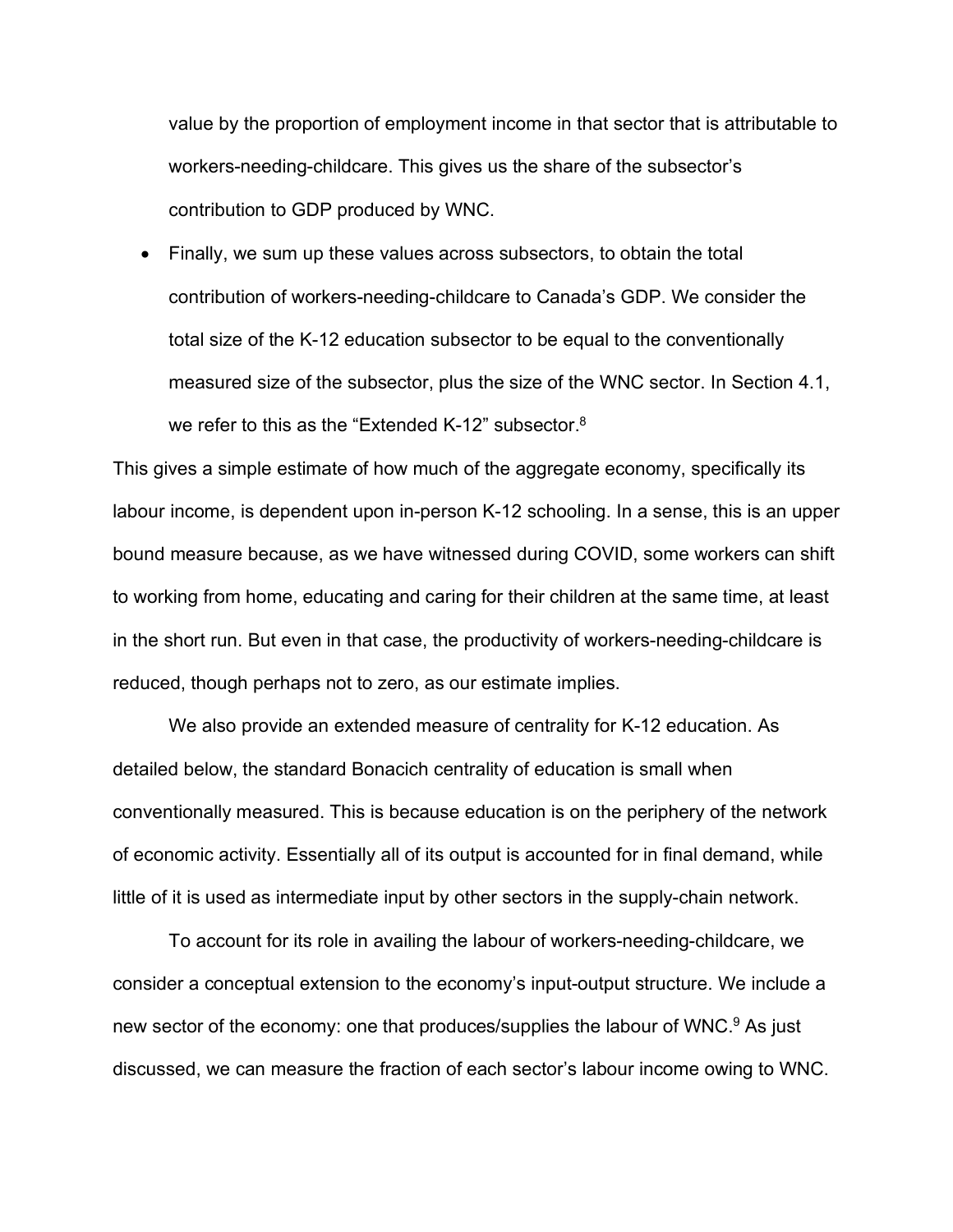Hence, in considering WNC as its own sector, we can measure its production/supply of labour services to all other sectors of the economy. Extending the analysis requires specifying the workers-needing-childcare sector's use of (or demand for) output from other sectors. In particular, we assume that the final demand for K-12 education is *entirely* used by the WNC sector as an intermediate input. Using this extended inputoutput matrix for the economy, we calculate an extended Bonacich centrality measure, with a particular interest in the value for K-12 schooling.

#### **4. Results**

#### *4.1 Size*

In Figure 1, we show the (standard) contribution of all sectors in the economy, aggregated to the 2-digit NAICS level. The total height of each bar measures the 2-digit sector's share of 2015 Canadian GDP, with the smallest sector being "Management of companies and enterprises" at less than 1 percent of national income, and the largest being "Real estate and rental and leasing" at almost 13 percent. As conventionally measured, the share of K-12 schools (the 4-digit "Elementary and secondary schools" industry) is small, less than 3 percent of GDP. This is indicated as the dotted, light grey (orange, in the electronic version of the paper) portion of "Educational services."

*[FIGURE 1 GOES ABOUT HERE] Title: Sectoral Contribution to Canadian GDP*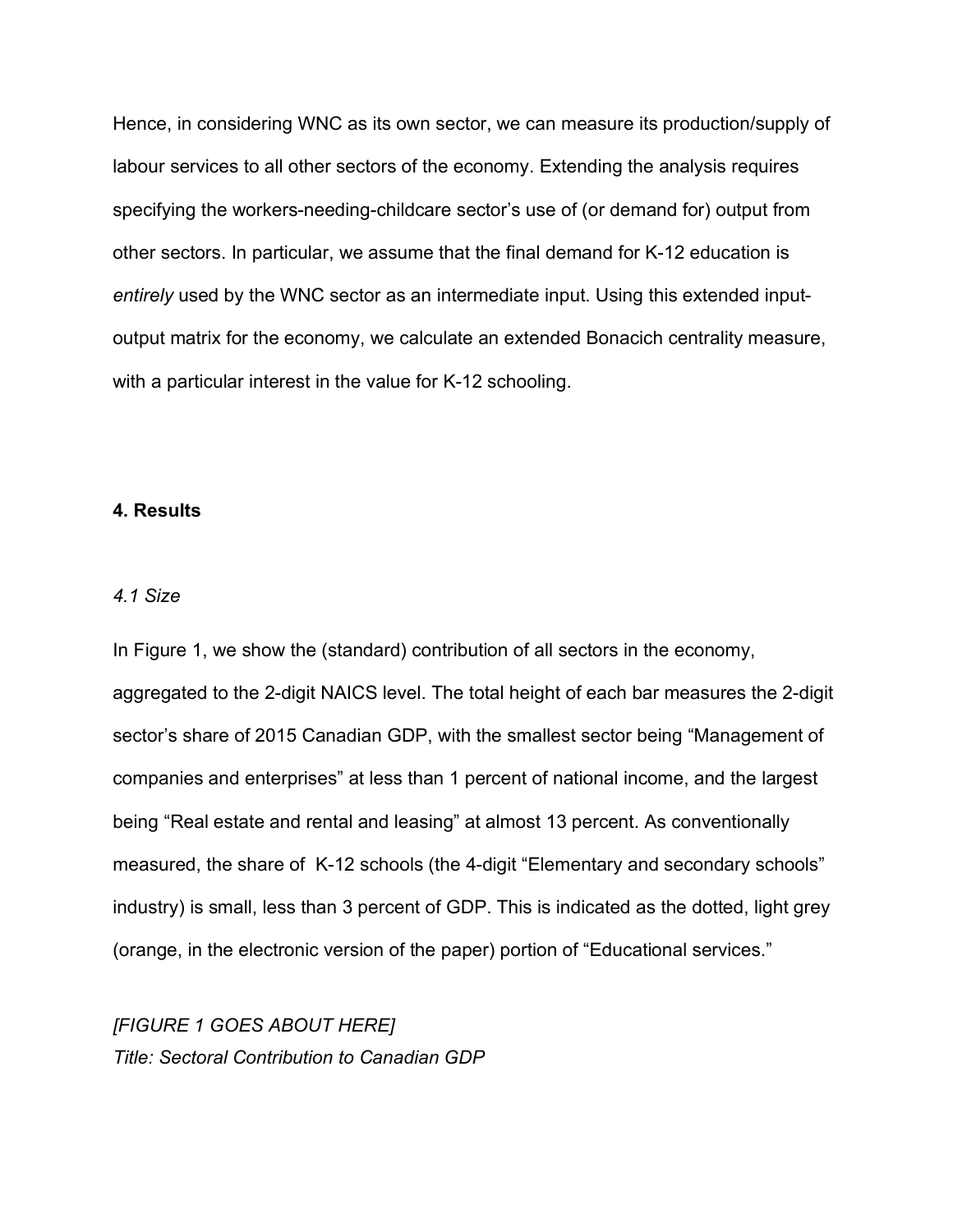*Notes: The bars indicate the share of GDP accounted for by various sectors of the economy, aggregated to the 2-digit NAICS level. The dotted light grey (orange) bar is the direct contribution of K-12 schooling, the solid dark grey (blue) bars are the indirect contributions owing to workers-needing-childcare (WNC). The "Extended K-12" bar is the sum of direct and indirect contributions. Author's calculations. See text for details.*

As discussed in Section 3, this does not account for the role of K-12 schooling in availing the economy of labour from workers-needing-childcare. For each 2-digit sector, this contribution is illustrated by the solid, dark grey (blue) portion of the corresponding bar. For example, the "Health care and social service" sector accounts for 7.2 percent of Canadian GDP. Of this, 1.0 percentage point (or just less than one-seventh) corresponds to the income earned by our benchmark definition of WNC discussed in Section 3; the rest is labour income earned by other workers and business owners, capital income, etc. When summed across all sectors, workers-needing-childcare account for 8.9 percent of GDP.

Recall that we compute the *total* size contribution of K-12 schooling to the economy by envisioning an extended K-12 subsector. To do so, we sum the size of the standard K-12 subsector (direct contribution) and the size of the WNC subsector (indirect contribution). The total contribution of the extended K-12 sector is shown by the rightmost bar in Figure 1. The solid, dark grey (blue) portion of the bar presents the indirect contribution of K-12 education, the contribution of WNC summed across all sectors. To arrive at the total, we add to this the direct GDP contribution of K-12 schools. It amounts to 2.5 percent and is represented by the dotted, light grey (orange) portion of the bar for the extended K-12 subsector. Figure 1 also illustrates the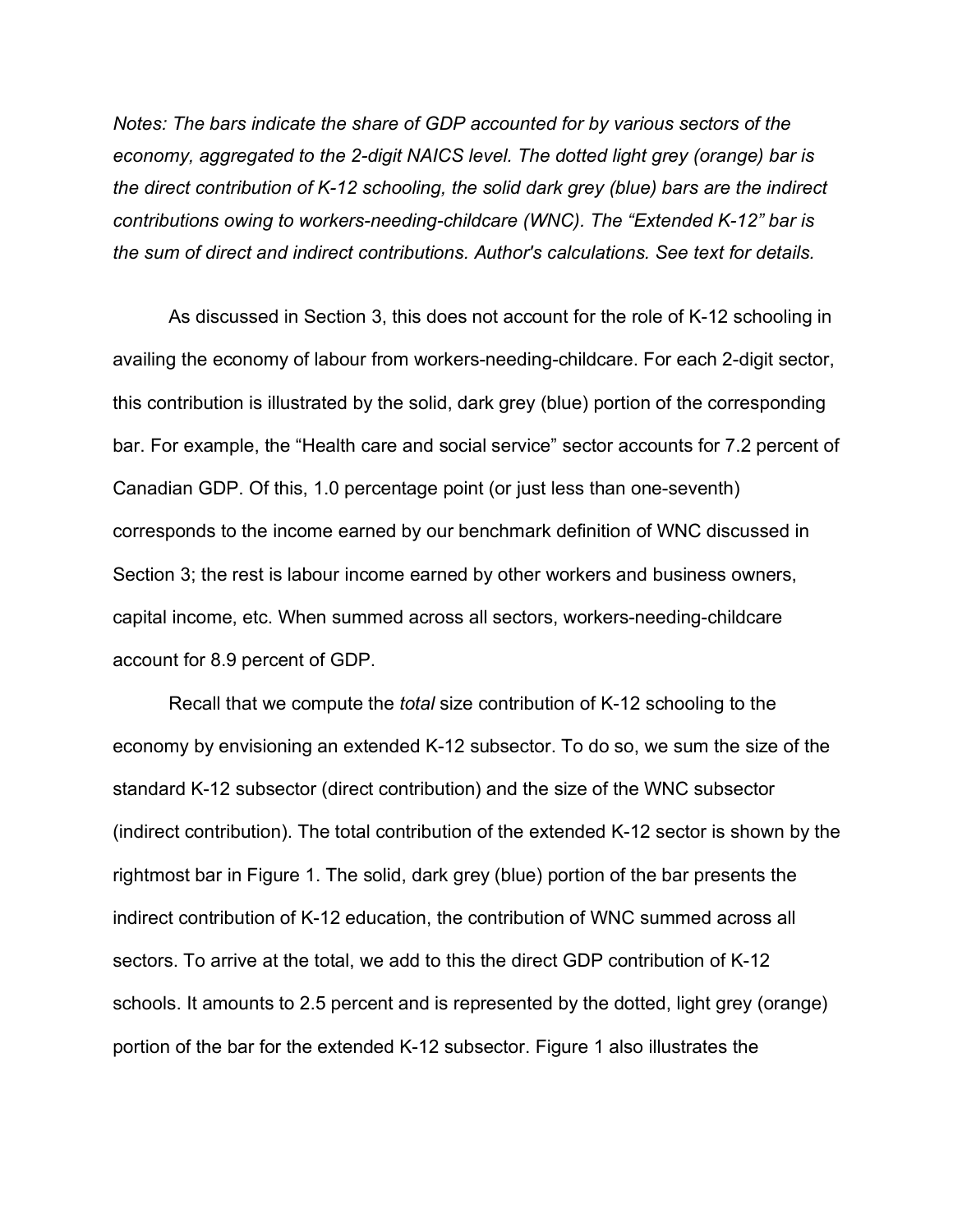adjustment made to the size of the standard "Education services," to account for the fact that we distinguish between K-12 and other schooling.

Hence, we arrive at an extended contribution of K-12 schools totalling 11.5 percent of GDP. Even though the K-12 system is officially defined as a 4-digit industry group in the NAICS, comprehensively measured as done here, it would represent the second largest 2-digit sector of the economy, second only to "Real estate and rental and leasing."

As stated above, this is an upper bound on K-12 schooling's size importance: parents need not completely stop working if their children are home from school. But its magnitude suggests that even adjusting for working from home, its importance is large. Suppose, for example, that workers-needing-childcare are effectively half as productive when working from home and simultaneously educating their children. Then K-12 schooling amounts to almost 7 percent of GDP—larger than "Finance and insurance" and just smaller than "Health care and social service."

Finally, these estimates are derived from our benchmark definition of WNC that assumes each parent in a two-parent, two-earner family equally shares the duty of home schooling and its associated time away from work. As an alternative definition, we consider the WNC to be the lower-earning parent in such families as measured in the 2016 Census data. This would be the optimal market-production-vs-home-production choice based on comparative advantage if, for example, both parents were equally productive at home schooling. As a point of reference, the male parent is the higher earner in approximately 70 percent of opposite sex families while the female parent is the higher earner 30 percent of the time. Importantly, evidence from the Canadian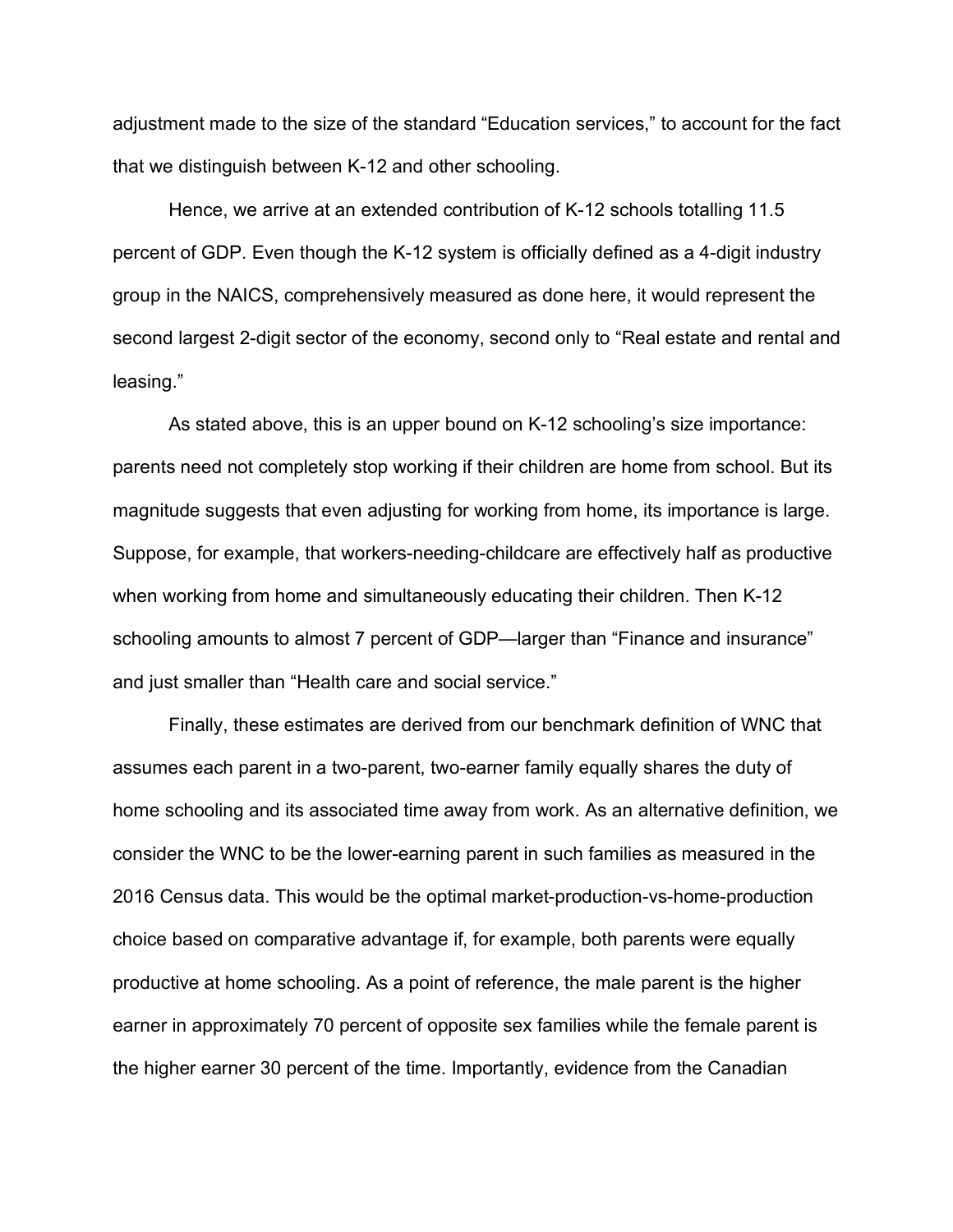Labour Force Survey indicates that mothers have borne the disproportionate burden of parenting since March 2020 (see Beauregard et al. 2020; Schirle and Skuterud 2020). Neither of our definitions necessarily reflect how families have shared parenting responsibilities since the start of the pandemic (a critically important issue that is beyond the scope of this paper). But for our purposes, our various measures allow for reasonable bounds on quantifying the importance of in-person K-12 education.

When we define workers-needing-childcare as the lower earner, the WNC subsector accounts for 5.9 percent of GDP, so that the total contribution of K-12 schools is 8.5 percent of GDP. This would make K-12 education the third largest 2-digit sector of the economy, just ahead of "Public administration" and behind "Manufacturing." To summarize, accounting for its role in "freeing up" labour time of parents with schoolaged children makes in-person K-12 schooling an important part of the economy in terms of size.

#### *4.2 Centrality*

We next consider the importance of K-12 schooling in terms of its centrality in the economy's network structure. Recall that we express the Bonacich measure as an index on a 0–100 scale, where the most central 3-digit subsector is normalized to 100, and an entirely non-central subsector receives a value of zero. After dividing Educational services into two distinct nodes ("K-12 schooling" and "all other education"), there are 98 measurable subsectors in the Canadian input-output table. Given this large number of nodes, we present our results in Appendix Table 1.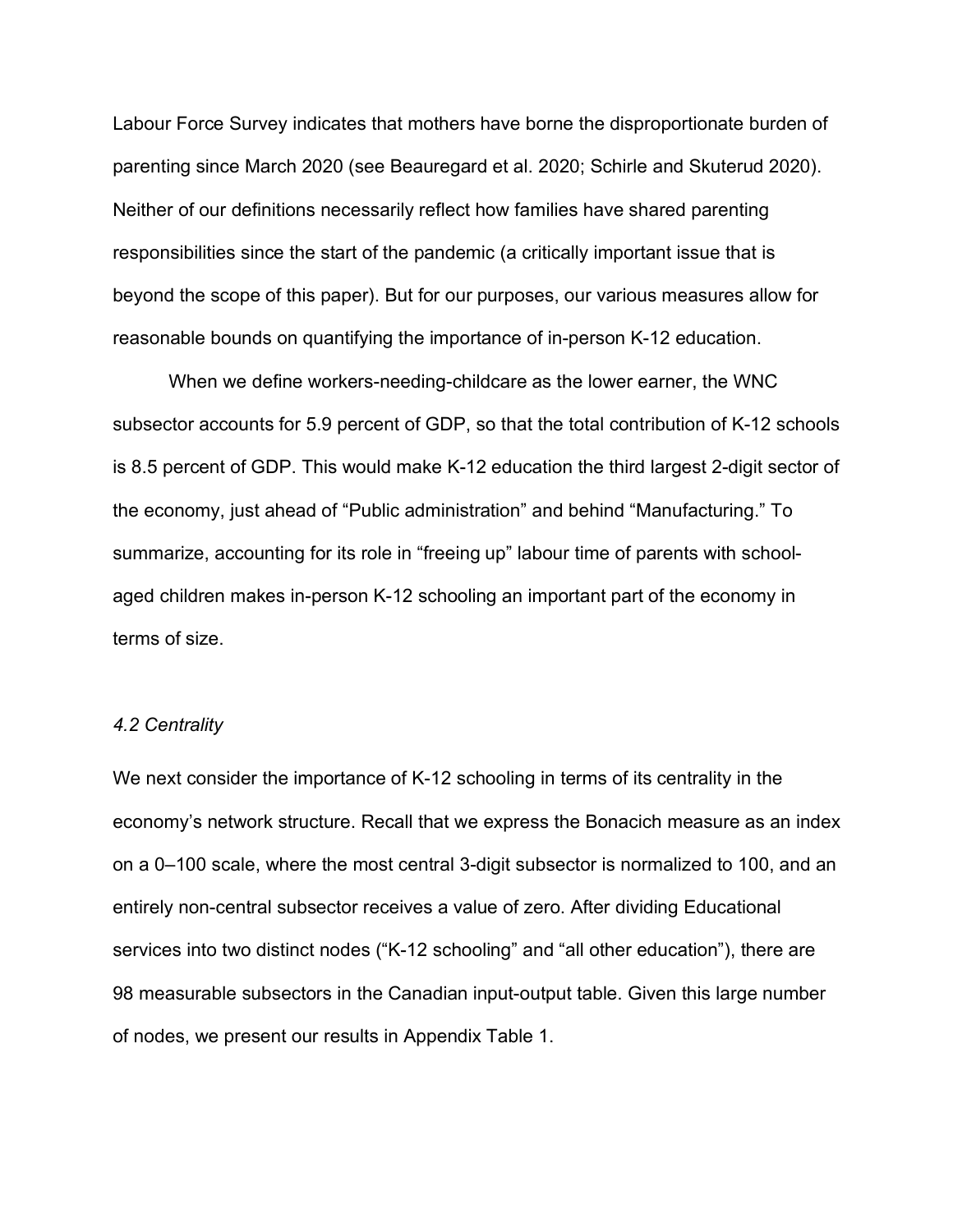Here, we visually represent the results in two ways. The first is in a simplified, heuristic format displayed in Figure 2. Each bubble or node represents a subsector, with links representing the network structure of the economy. The arrows on those links indicate direction(s) of intermediate goods and services output flow. The larger the bubble, the greater the subsector's centrality. Because the number of nodes, N=98, is large and the number of potential links in the network, N×(N–1)/2, is even larger, it is not possible to represent all subsectors graphically. Instead, we have selected six nodes, placing the most central one in the centre; network links indicating goods/services flows have been included for those that are quantitatively large. A more detailed representation of Bonacich centrality is presented below, again, with complete results documented in Appendix Table 1.

*[FIGURE 2 GOES ABOUT HERE. The two panels can be typeset either up/down (above/below each other) or left/right (beside each other); please adjust the references in the paper's text to reflect your choice, for the rest of Subsection 4.2] Title: Heuristic Representation of Centrality in the Canadian Economy Notes: Left/Top panel*—*Professional, scientific and technical services has (normalized) Bonacich centrality of 100. The least central subsector, Aboriginal public administration, has centrality of 12.3. The size of subsector bubbles represents relative centrality. Right/Bottom panel*—*The introduction of a workers-needing-childcare (WNC) subsector increases the centrality of K-12 schooling. This is because WNC is highly central and is highly dependent on K-12 schooling as input. Author's calculations. See text for details.*

The left/top panel indicates centrality as conventionally measured. The most central (3-digit) subsector in the Canadian economy is "Professional, scientific and technical services" (which is also its own sector at the 2-digit level), composed of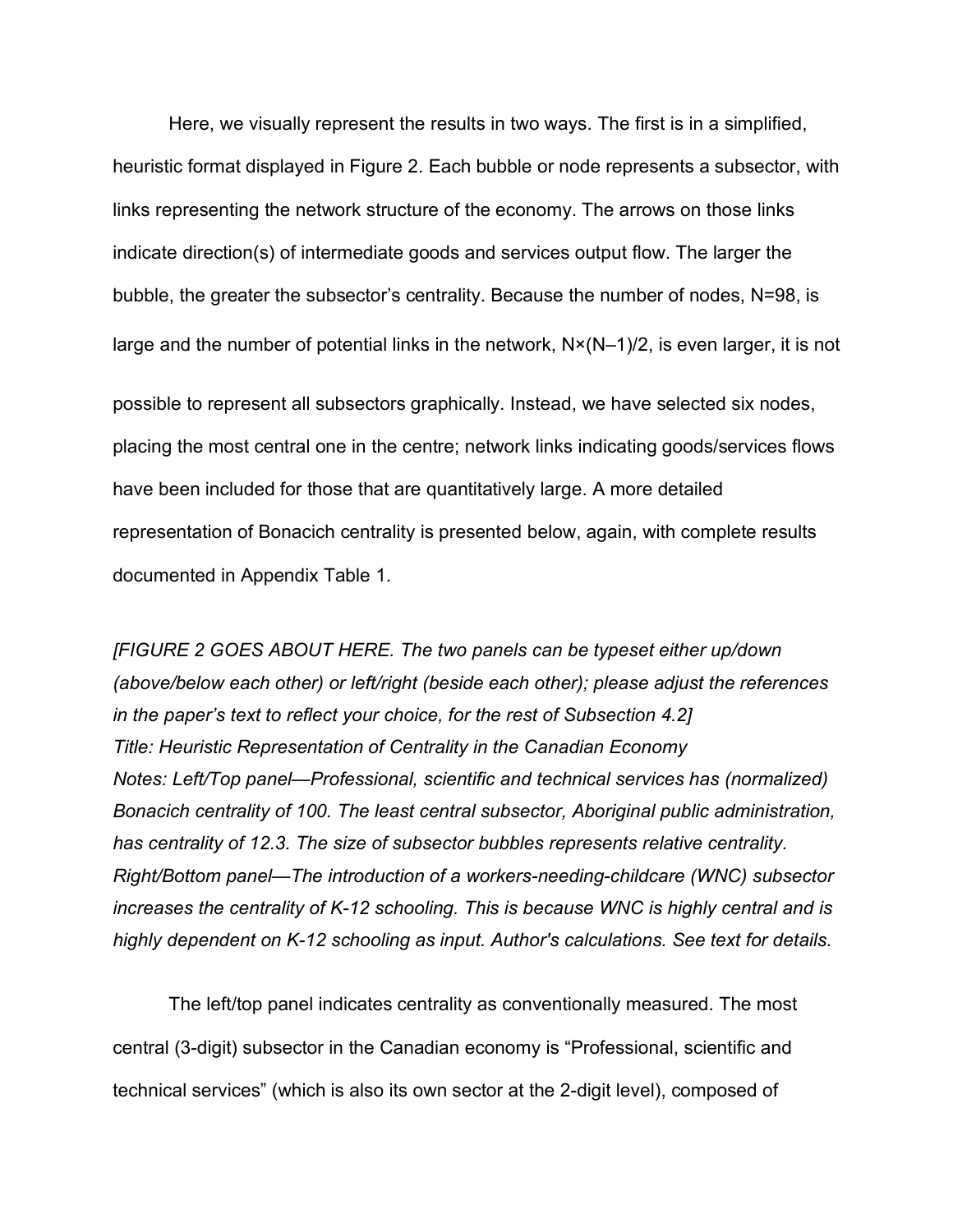industries that produce, for example, legal, accounting, computer support, and advertising services. Given that these services are used intensively as intermediate inputs by firms in essentially all subsectors, this result is not surprising. The least central subsector is "Aboriginal public administration," with a centrality index number of 12.3. K-12 schooling (in light grey, or orange in the electronic version of the paper) has a centrality index number of 13.7.

Figure 3 presents the entire distribution of centrality values in the form of a cumulative distribution function (CDF). Again, the left/top panel indicates centrality as conventionally measured. The horizontal axis indicates the Bonacich centrality index between 0 and 100. Each solid, light grey (blue) marker in the figure indicates a subsector. Reading from a marker over to the vertical axis indicates the fraction of subsectors ranked lower in centrality. As in other advanced economies, the distribution of centrality is fat-tailed, with nearly three-quarters of subsectors having centrality below 25 (relative to "Professional, scientific and technical services" with a value of 100), and only eight subsectors with centrality greater than 50 (see, for instance, Acemoglu et al. 2012; and Anufrieva, Goryachevaa, and Panchenkob 2016).

*[FIGURE 3 GOES ABOUT HERE. The two panels can be typeset either up/down (above/below each other) or left/right (beside each other); please adjust the references in the paper's text to reflect your choice, for the rest of Subsection 4.2] Title: Distribution of Subsector Centrality in the Canadian Economy Notes: Left/Top panel*—*Conventionally measured Bonacich centrality. Right/Bottom panel*—*Centrality for network structure extended to include workers-needing-childcare. Author's calculations. See text for details.*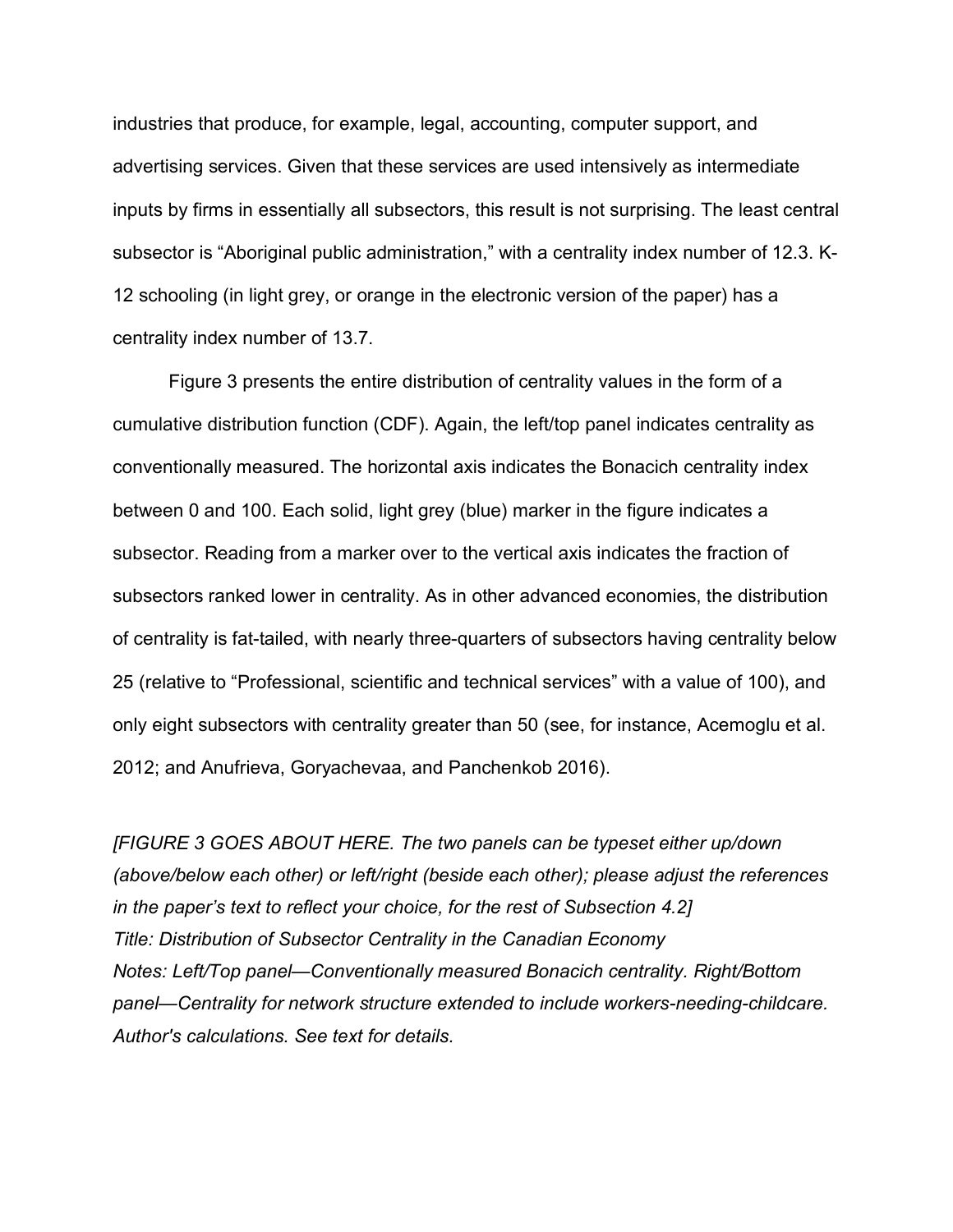K-12 schooling is indicated by the highlighted, dotted (orange) marker. As conventionally measured, K-12 schooling has a centrality index number of 13.7. This makes it the 82nd ranked subsector out of 98, and similar in score to "Electronics and appliance stores," "Furniture and related product manufacturing," and "Personal and laundry services." The low centrality of K-12 schooling is due to the fact that it is a downstream subsector, on the periphery of the production network. It uses intermediate inputs from other sectors; however, it produces very little in the way of intermediates itself. Instead, its output is largely "consumed" as final demand.

As discussed, this importance ranking does not account for the role of in-person K-12 schools in availing the economy of the labour time of parents with school-aged children. We model this by assuming the existence of an additional workers-needingchildcare subsector in the network. The WNC subsector is highly central since it provides labour services to *all* subsectors of the economy; this is the "outflow" of goods/services from the workers-needing-childcare sector.

Completing the extended input-output analysis requires specifying the WNC subsector's use of output from all other subsectors. Since this subsector is obviously not listed in the official input-output table, the "inflow" of goods/services to workers-needingchildcare must be estimated, and taken from final demand. For simplicity, and to minimize deviation from conventional measurement, our benchmark calculation assumes that the WNC subsector uses none of the final demand of other subsectors, *except one*—it uses in-person K-12 schooling to produce WNC labour services. We assume that the final demand component of K-12 schooling is entirely used by this subsector as an intermediate input.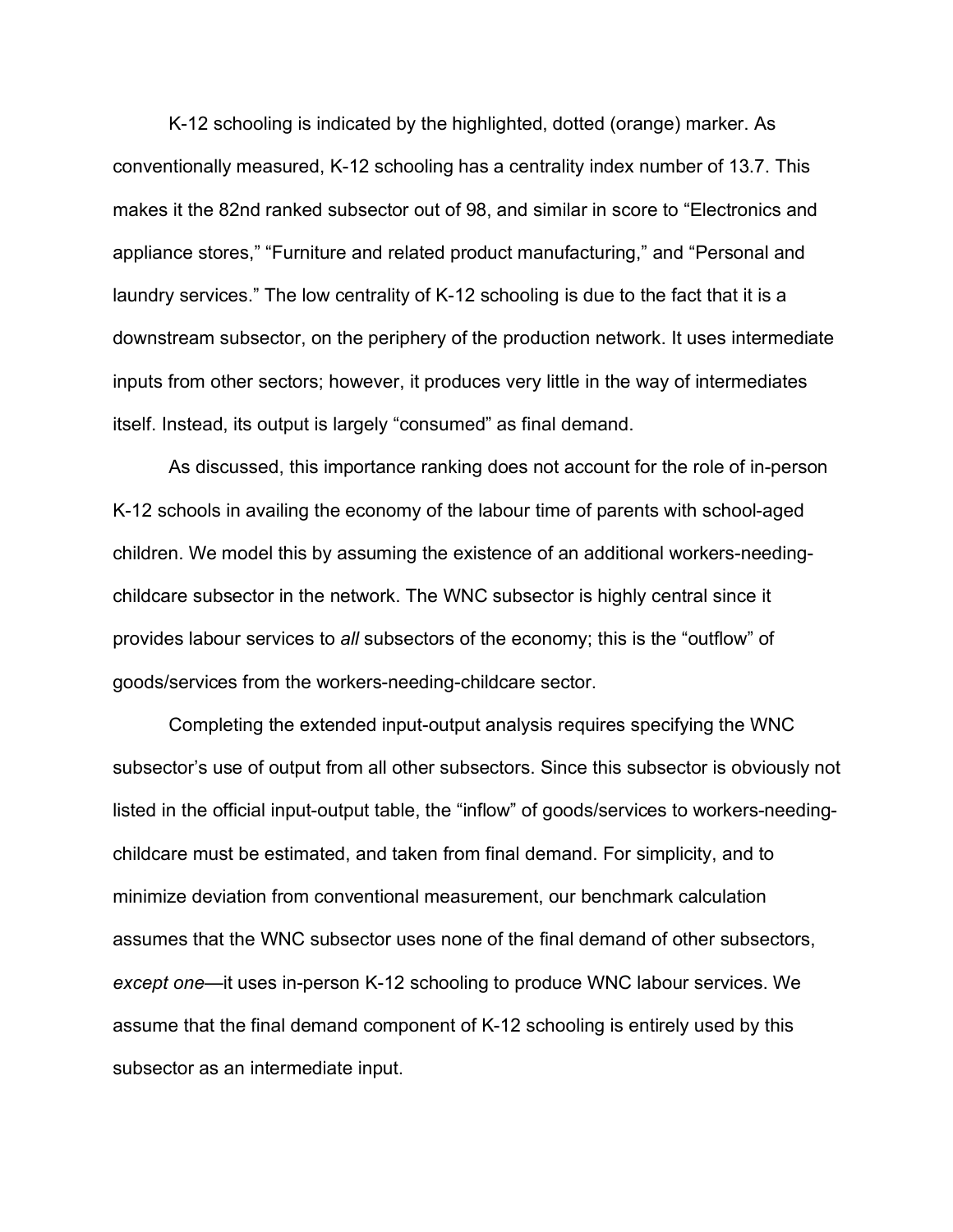K-12 schooling is much more important when factoring in its labour availing role. This is illustrated in the right/bottom panels of Figure 2 and Figure 3. In our benchmark extension, K-12 education becomes the most central subsector in the economy, taking on an index value of 100. To provide a sense of comparison, "Professional, scientific and technical services" moves to second (when the fictitious WNC subsector is omitted), with a centrality index number of 66.1.

This uses our benchmark WNC definition, in which one-half of each parent in a two-parent, two-earner family is assigned as a worker-needing-childcare. Our alternative definition incorporates the lower-earning parent as part of the WNC subsector. This is presented in the column labelled "Sensitivity 1" in Appendix Table 1. In that case, K-12 schooling remains the most central subsector, but by a smaller margin. "Professional, scientific and technical services" remains second, with a centrality value of 94.6.

We provide a final sensitivity analysis (reported in the rightmost column of Appendix Table 1), representing a more substantial departure from the conventional specification of input-output tables. As we document below, this generates a lower bound on the centrality of K-12 schooling. Here, rather than singling out the labour of workers-needing-childcare, we include two additional subsectors to the analysis, representing all of labour input: WNC and non-WNC. The labour services from both subsectors are outflows to all other subsectors of the economy.

As before, extending the analysis requires specifying labour's use of output from all other subsectors. That is, we must specify how much Canadian households (both with school-aged children and without) consume from each subsector of the economy,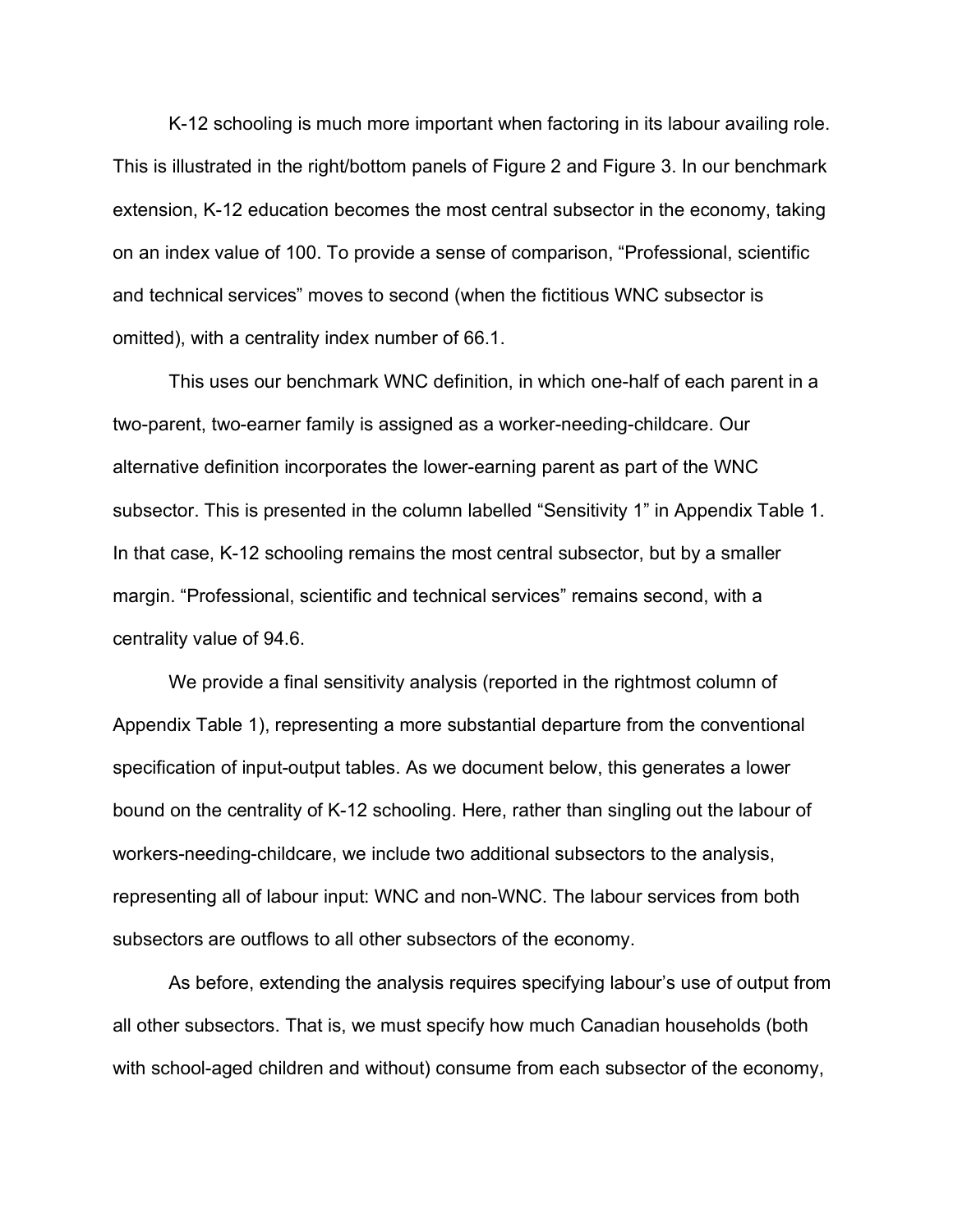in order to provide these labour services. As noted above, this is unobservable. Here, we model the inflows from all other subsectors to WNC and non-WNC as being proportional to the WNC and non-WNC shares of aggregate labour income with respect to final demand. Again, the exception is K-12 schooling where the final demand component of K-12 is entirely used by the WNC subsector as intermediate input (and not at all by non-WNC).

In this specification, K-12 schooling becomes the 13th ranked subsector in terms of centrality, with an index number of  $36.1<sup>10</sup>$  This is slightly lower than "Food manufacturing." but higher than "Petroleum and coal products manufacturing" and "Hospitals." While less central than in our other extended measures, it is still far above the median and substantially more central than when conventionally measured.

To summarize, the extended measure recognizes the centrality of K-12 schooling as a key intermediate input into a subsector (workers-needing-childcare) that is itself highly central to all others. This indirect effect is what our extended Bonacich centrality measure captures, and what the conventional measure misses. Accounting for its role in "freeing up" the labour time of parents with school-aged children makes in-person K-12 schooling an important part of the economy in terms of centrality.

#### *4.3 Closing In-Person K-12 Schools*

Our analysis measures the importance of K-12 schooling for the Canadian economy, using data from the 2015 input-output tables and 2016 census. Our results can also quantify the aggregate implication of suspending K-12 schools, in terms of lost GDP.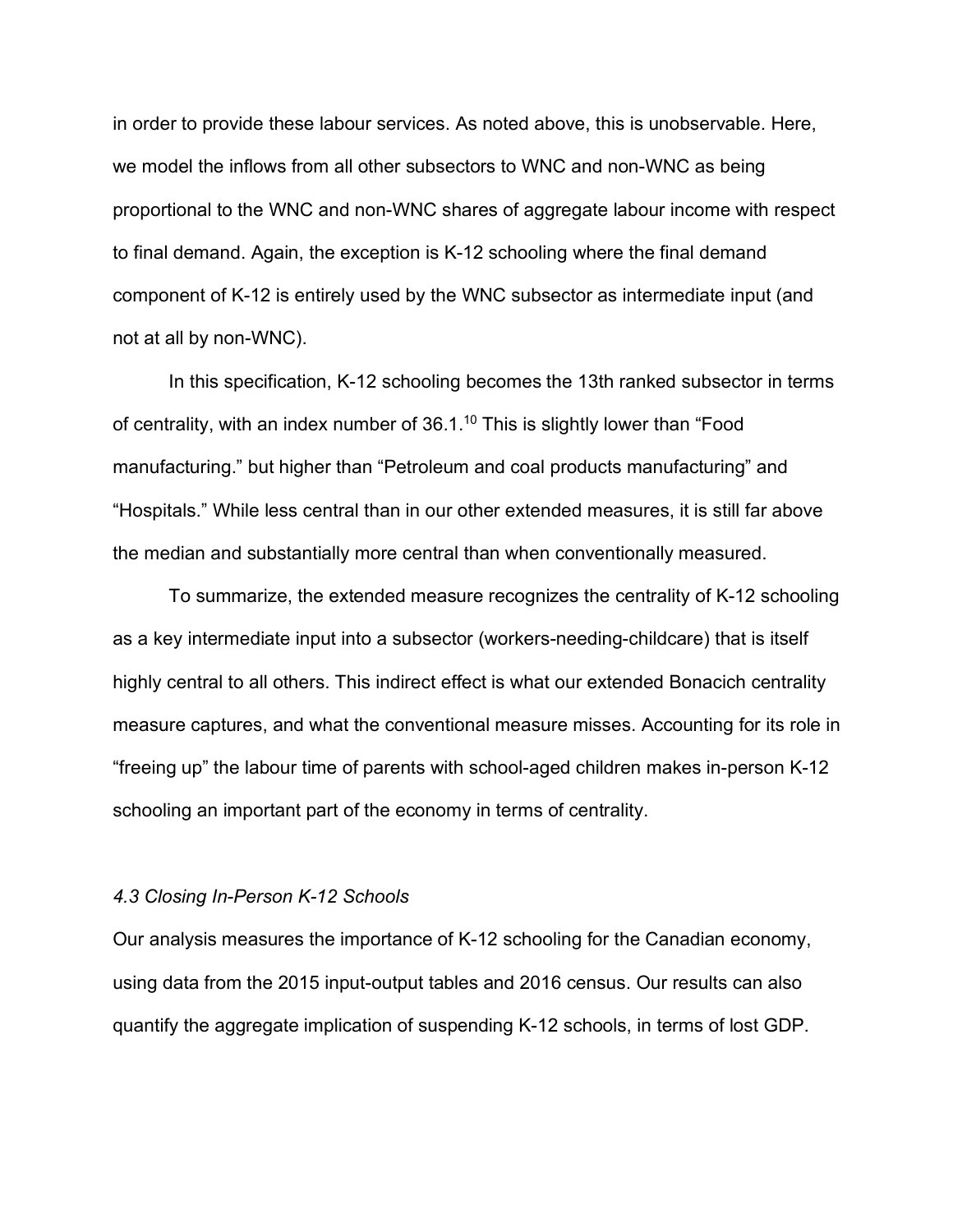There are two effects. The first is the *direct* loss of national income if K-12 schools were to close. As indicated in Subsection 4.1, this amounts to a loss of 2.5 percent of GDP.<sup>11</sup>

The second is the *indirect*, but quantitatively (and conceptually) more important loss stemming from the reduced labour time of workers-needing-childcare. In our baseline definition, if WNC were unable to work without in-person K-12 schooling, GDP would fall by 8.9 percent. In our more conservative definition (in which the lower earner in two-parent, two-earner families were unable to work) the lost labour productivity of WNC would cost 5.9 percent of GDP.

It is worth noting that the centrality analysis of Subsection 4.2 delivers the identical indirect effect, under a particular expression of the counterfactual. The suspension of in-person K-12 schooling generates lost labour productivity of workersneeding-childcare: the productivity of WNC drops to zero without K-12 schools, while that of non-WNC is unchanged. Hence, when interpreted as sector-specific labour *productivity shocks* that are proportional to the sector-specific WNC shares of value added, the loss amounts to either 5.9 percent or 8.9 percent of GDP.12

These effects are large. To provide perspective, real GDP (seasonally adjusted, at an annual rate) fell by an unprecedented 11.5 percent during 2020Q2, as employment declined precipitously (see Baylis et al. 2020; Lemieux et al. 2020). The broad-based return of in-person schooling in Canada since September and the strong rebound in employment and output since then (at the time of writing) is consistent with the importance of in-person K-12 schooling for economic activity.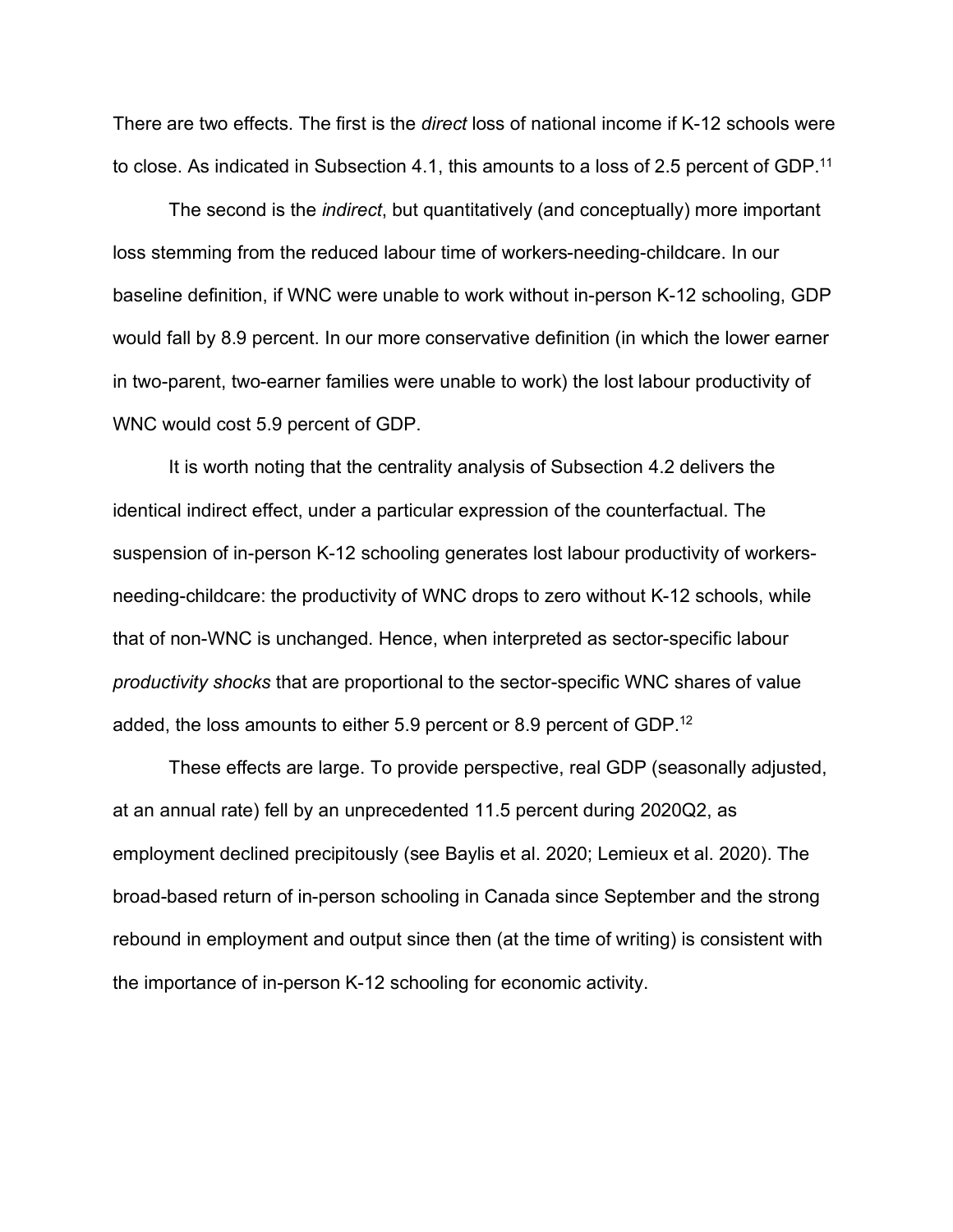## **5. Conclusion**

Public K-12 schooling is a bedrock institution in Canadian society. Schools are integral to the emotional and social development of children and teenagers, as the centre of their peer social interactions. K-12 education also plays a key role in socializing engaged and respectful citizens. Furthermore, education is critical to the accumulation of human capital that is key to a productive economy.

There is also a more immediate role of K-12 education: it makes it possible for parents of school-aged children to carry out paid work. Our goal in this paper is to provide a quantitative assessment of this role. To do so, we augment input-output tables by constructing a hypothetical sector composed of workers-needing-childcare—workers whose ability to work is predicated on having child care for their school-aged children. We calculate how much of national GDP their labour accounts for, and the importance of their work to other sectors of the economy.

Our results are striking. Conventionally measured, K-12 schooling accounts for less than 3 percent of total value-added. However, when we account for its role in availing the economy of the labour of WNC, its contribution totals 11.5 percent of GDP. In terms of centrality in the supply-chain of the economy, the standard measure ranks K-12 schooling 82nd out of 98 3-digit subsectors. Our preferred adjustment suggests it is in fact the most central sector of the economy, and our lowest estimate places it in 13th rank. Hence, suspending in-person schooling represents not just a loss of output for the economy but a very serious loss of income for the households where parents are unable to work. Given the aggregate nature of our exercise, we have not investigated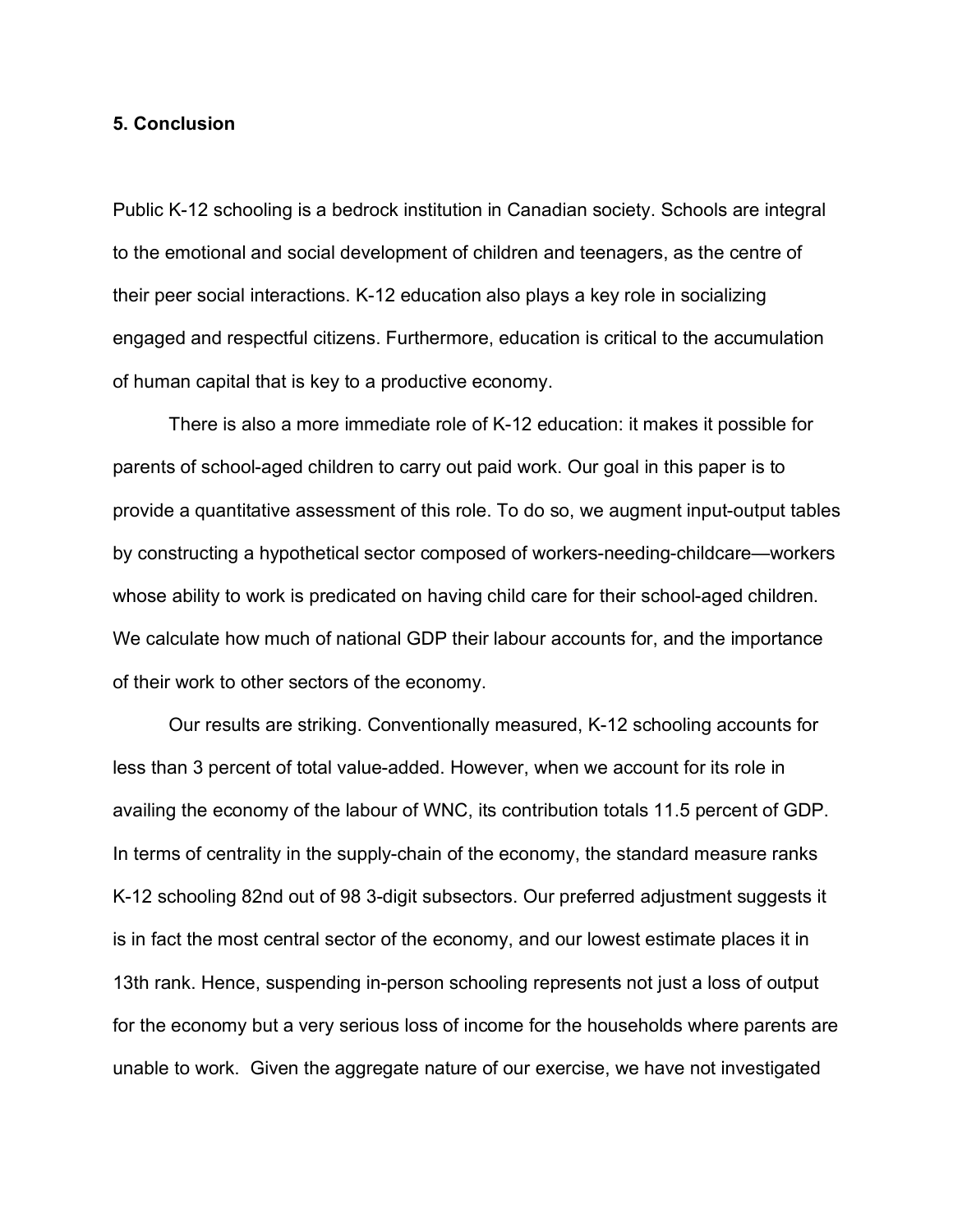the distributional aspects of these results. However, it is clear that the economic costs we consider fall most heavily on women, and particularly on lone mothers.

All factors discussed here must be considered when determining whether and in what way to keep schools open, as we move through the second and subsequent waves of the COVID-19 pandemic. These factors are also critical in determining the priority of school teachers and others in the K-12 system in receiving vaccines as they become available. We contribute to the debate by documenting an aspect of K-12 education that has seldom been discussed—the important part it plays in everyday economic activity.

#### **Appendix**

Consider a multi-sector economy with input-output linkages. There are  *sectors of the* economy. Sector j production is Cobb-Douglas and constant returns to scale, and given by:

$$
y_j = z_j \ell_j^{1 - \eta_j} I_j^{\eta_j}, \quad j \in \{1, 2, \dots, J\}.
$$
 (1)

Here,  $z_i$  is the productivity of sector j (which can be a composite of sectoral capital and technology),  $\ell_j$  is sector j labour input, and  $I_j$  is the sector's intermediate input. Intermediates are produced by other sectors, giving rise to the network structure of the economy. Specifically:

$$
I_j = \prod_{k=1}^{j} y_{jk}^{\alpha_{jk}}, \quad \sum_{k=1}^{j} \alpha_{jk} = 1.
$$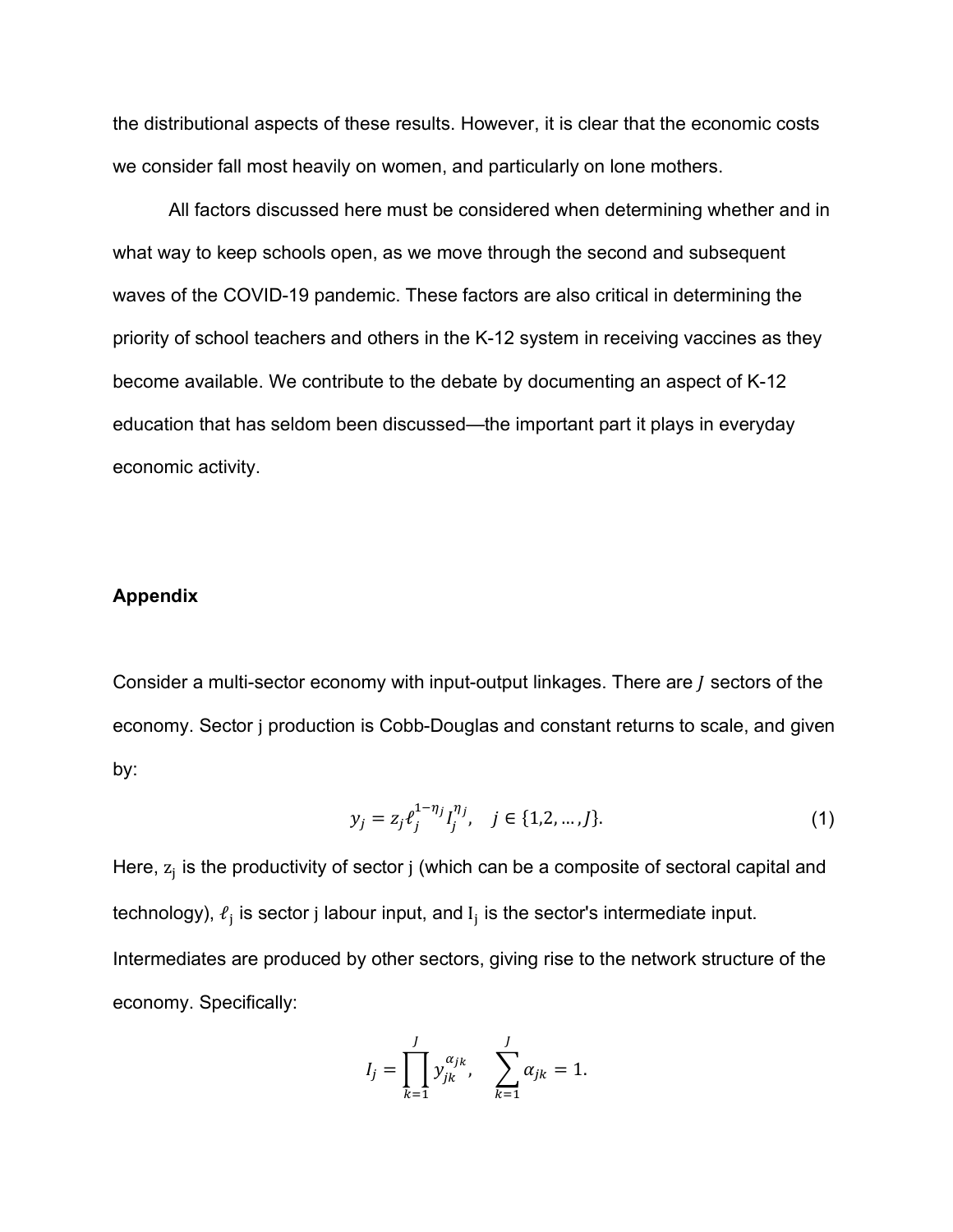Markets are perfectly competitive. The representative firm in sector j maximizes profit, taking prices  ${p_k}_{\forall k}$  as given:

$$
\max_{\ell_j, \{y_{jk}\}_{\forall k}} p_j z_j \ell_j^{1 - \eta_j} I_j^{\eta_j} - \sum_{k=1}^J p_k y_{jk} - \omega \ell_j.
$$

Normalizing  $\omega = 1$ , prices are expressed in units of the numeraire (in this case, labour).<sup>13</sup> The first order condition with respect to sector j's intermediate input use of goods from sector k,  $y_{jk}$ , can be written as:

$$
p_k y_{jk} = \eta_j \alpha_{jk} p_j z_j \ell_j^{1 - \eta_j} I_j^{\eta_j} = \eta_j \alpha_{jk} p_j y_j. \tag{2}
$$

Expressed in units of goods, equilibrium market clearing requires supply equals demand in all sectors  $k \in \{1,2,...,J\}$ :

$$
y_k = \tilde{f}_k + \sum_{j=1}^J y_{jk},
$$

where demand is composed of both final demand,  $\,\tilde{f}_{k}$ , (e.g., as consumption,

investment goods) and intermediate good demand (from all sectors). Multiplying this by  $p_k$  and substituting in equation (2):

$$
p_k y_k = p_k \tilde{f}_k + \sum_{j=1}^J \eta_j \alpha_{jk} p_j y_j.
$$
 (3)

Note that  $\sum_{j=1}^J p_j y_j$  is total output (both final and intermediate good use, expressed in terms of the numeraire). Dividing equation (3) by this gets:

$$
s_k = f_k + \sum_{j=1}^J \eta_j \alpha_{jk} s_j,
$$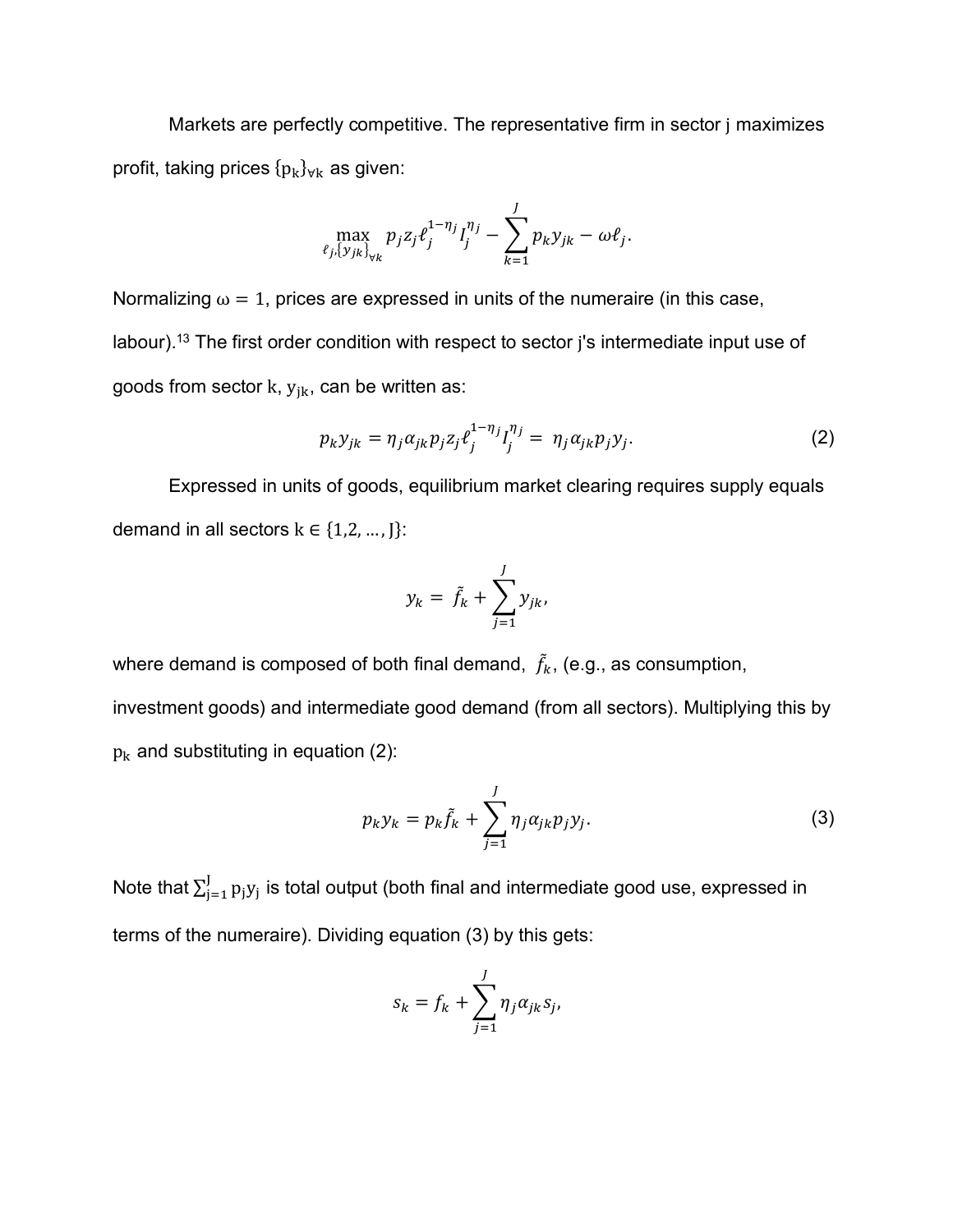where  $s_k$  is sector k's share of total output, and  $f_k$  is sector k's final good share of total output. Since this holds for all  $k \in \{1,2,...,J\}$ , rewrite this in matrix form:

$$
s = f + As,\tag{4}
$$

where  $s = (s_1, ..., s_J)'$  and  $f = (f_1, ..., f_J)'$  are  $(J \times 1)$  vectors, and A is a  $(J \times J)$  matrix where the (j, k)-th element,  $a_{ik} = \eta_i \alpha_{ik}$ , is the expenditure share on sector k's production in sector j.

Equation (4) can be rewritten as:

$$
s = (\mathbb{I} - A)^{-1}f. \tag{5}
$$

 $(I - A)^{-1}$  is known as the economy's "Leontief Inverse" matrix and can be expressed as:

$$
(\mathbb{I} - A)^{-1} = \mathbb{I} + A + A^2 + A^3 + \cdots
$$

Hence, the  $(i, k)$ -th element of the Leontief Inverse matrix measures the importance of sector k as a direct and indirect intermediate input supplier to sector j in the economy's network structure. Let 1 denote a  $(J \times 1)$  vector of ones. Bonacich centrality, v, is given by:

$$
v = \frac{1}{J} (\mathbb{I} - A)^{-1} \mathbf{1}.
$$
 (6)

Hence,  $\boldsymbol{v}$  (also referred to as the "influence vector") is ( $J \times 1$ ), where the j-th element measures the importance of sector  $j$  summed across all sectors of the economy.

Given this, the extension of the centrality analysis discussed in Section 3 requires minimum modification. The change is conceptual, and assumes that the labour input of workers-needing-childcare (WNC) is a distinct factor of production from the labour of those without school-aged children (non-WNC). That is, in the sector j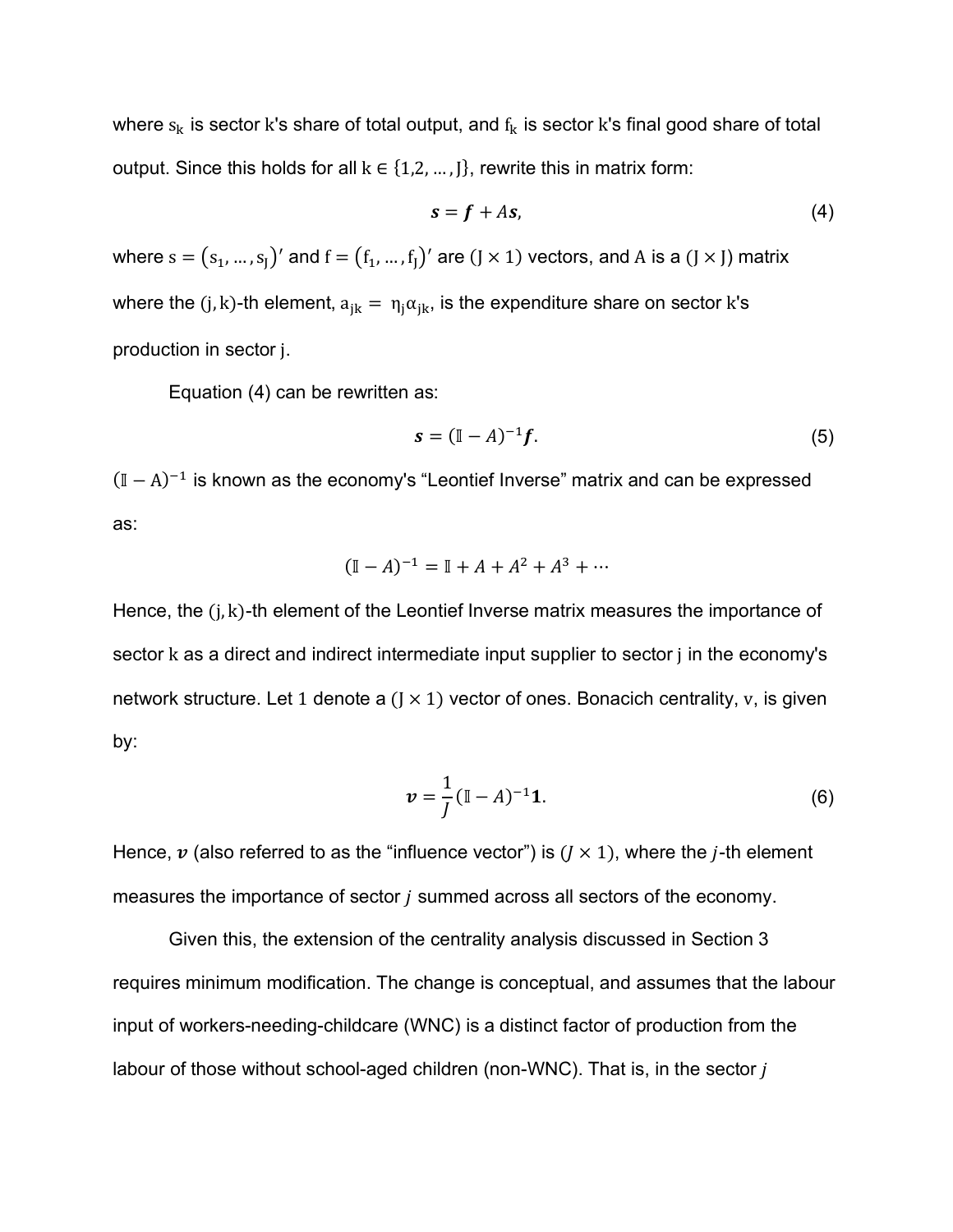production function of equation (1),  $\ell_i$  now denotes labour of non-WNC, while WNC labour becomes its own sector.<sup>14</sup> Correspondingly, the number of sectors increases to  $\tilde{J} = J + 1$ . Sector *j* purchases WNC labour for use as an intermediate input in  $I_j =$  $\prod_{k=1}^{\tilde{J}}\mathcal{Y}_{jk}^{\alpha_{jk}}.$  Let the WNC sector be denoted as sector  $w.$  Hence empirically,  $a_{jw}=\eta_j a_{jw}$ is sector  $j$ 's expenditure share on labour income payments to WNC workers, in the extended model's  $(\tilde{I} \times \tilde{I})$  A matrix of equation (4).

Implementation also requires specifying how sector  $w$ 's output (WNC labour) is produced. As with all other sectors, we assume a Cobb-Douglas functional form:

$$
y_w = z_w \ell_w^{1 - \eta_w} I_w^{\eta_w}, \quad I_w = \sum_{k=1}^{j} y_{wk}^{\alpha_{wk}}.
$$

In our benchmark specification, we assume that the  $\alpha_{wk} = 0$  for all k except for the K-12 sector, which takes a value of 1. In the specification for our sensitivity analysis,  $\alpha_{wk} > 0$ for all  $k$ , with values corresponding to sectoral inflows being proportional to the WNC share of aggregate labour income with respect to final demand; again, the exception is K-12 schooling where the final demand component of K-12 is entirely used by the WNC sector.

Finally, it is worth reiterating that the analysis of Section 4 centers on the Bonacich centrality of the K-12 schooling sector, and not on the centrality of the WNC sector. However, as noted, the measured centrality of K-12 schools depends on that of WNC, since K-12 schooling is an important input into WNC, a sector that is itself highly central to all other sectors.

# *[APPENDIX TABLE 1 GOES ABOUT HERE]*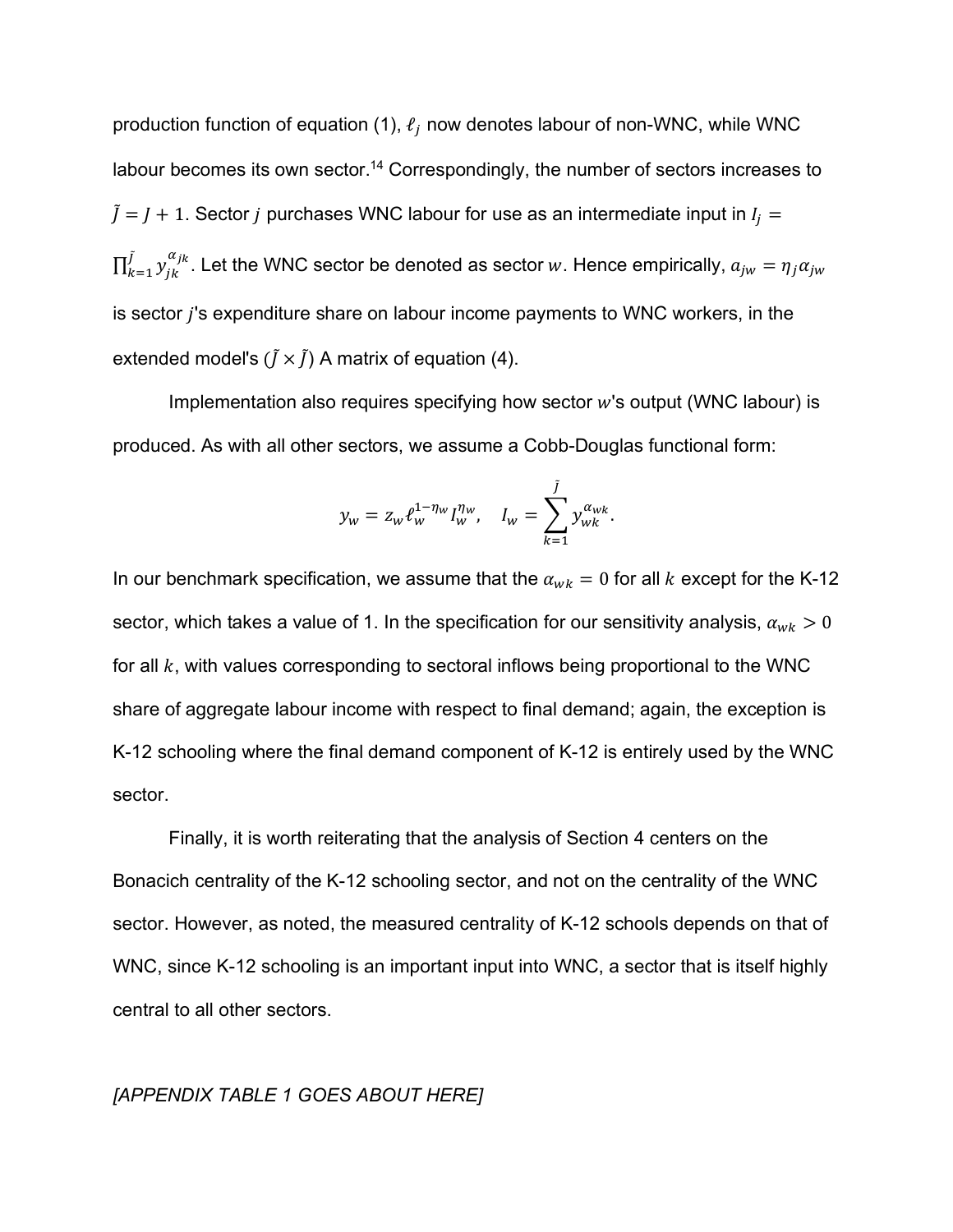*Title: Subsector Centrality in the Canadian Economy*

*Notes: Normalized Bonacich centrality for various subsectors of the economy at to the 3-digit NAICS level. Author's calculations. See text for details.*

# **Endnotes**

 $\overline{a}$ 

 $1$  These concerns have been echoed in provinces across Canada. In its public health guidance for K-12 education issued at the start of the September 2020 school year, the BC Centre for Disease Control (BCCDC) similarly stresses the importance of in-person schooling, and the "significant hardship" from the suspension of in-person learning—in terms of "impaired learning, increased child stress, and decreased connection" (BC Centre for Disease Control 2020). The Association of Pediatricians of Québec has also called attention to the impact of first-wave school closures on children's well-being, and its interaction with existing inequalities in family resources—financial, psychological, and otherwise (most recently accessed 11 January 2021, at https://pediatres.ca/covid-19/). These considerations are incorporated in a report prepared on behalf of the Québec Ministry of Health and Social Services, to support health professionals advising parents on the return of children to the school environment (Québec Ministry of Health and Social Services 2020). Finally, Haeck and Lefebvre (2020) have estimated that school closures could increase socioeconomic inequality in educational outcomes by more than 30 percent.

<sup>2</sup> School-aged children cannot easily be left at home alone. For instance, Manitoba and New Brunswick have legislated that children younger than 12 years of age cannot be left unsupervised, and Ontario's Child and Family Services Act states that a child under the age of 16 may not be left unattended "without making provision for his or her supervision and care that is reasonable in the circumstances."

<sup>3</sup> Technically, animal production is referred to as a "subsector" in the NAICS. For now, we will refer to subsectors as sectors for short, and will be more accurate in our reference to NAICS classifications in Sections 3 and 4.

<sup>4</sup> As a point of reference, K-12 schools comprise approximately 54 percent of the education sector, with the remainder being trade schools, college, university, and miscellaneous/other educational services.

<sup>5</sup> The term workers-needing-childcare is somewhat misleading since it brings to mind childcare for pre-school children. We do not take account of issues related to childcare for pre-school age children since our focus is on elementary and secondary schools.

<sup>6</sup> We view this assumption, that child care is symmetrically divided in two-parent, twoearner families, as a benchmark; it reflects neither anecdotal nor quantitative evidence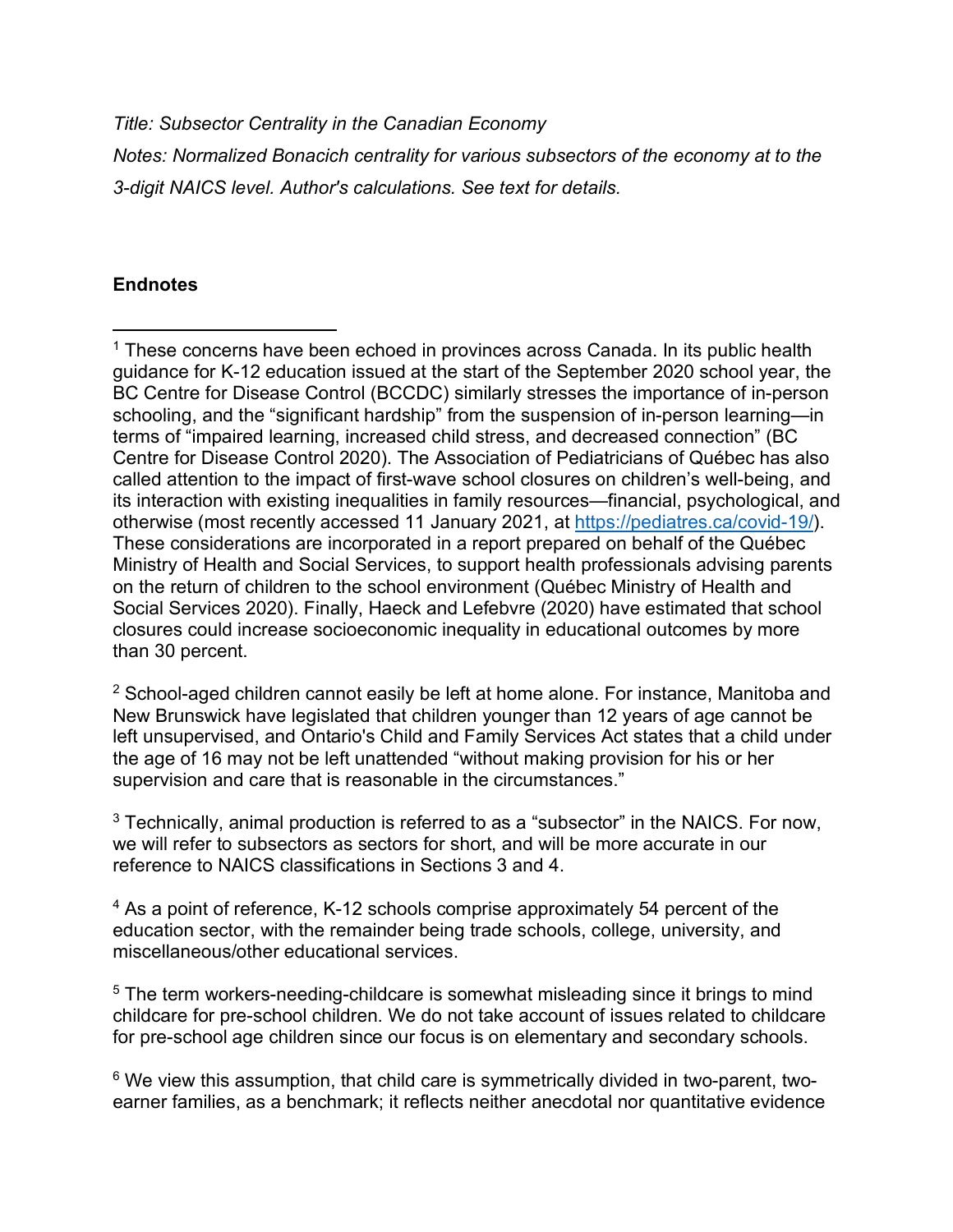$\overline{a}$ on how the pandemic has differentially affected family members (see Qian and Fuller 2020). We provide measures based on an asymmetric definition of WNC in Section 4.

<sup>7</sup> Hence, workers-*not*-needing-childcare, or non-WNC, include one-half of each parent in two-parent, two-earner families, individuals without school-aged children, and the parent doing paid work in two-parent, one-earner families.

<sup>8</sup> Note that we first subtract the value of workers-needing-childcare who work in the standard K-12 subsector, to avoid double counting.

<sup>9</sup> This is a now oft-used construct in the New Keynesian macroeconomics literature in order to model wage-setting behaviour; see Erceg, Henderson, and Levin (2000) and Christiano, Eichenbaum, and Evans (2005).

 $10$  This drop in ranking comes from two effects. The first is the inclusion of a portion of all subsectors' final production as intermediate inflows into the WNC and non-WNC subsectors (and not just the K-12 subsector as an intermediate into WNC). Since the centrality index is a relative measure, this increases the centrality of all other subsectors and decreases the centrality of K-12 schooling. The second effect comes from the inclusion of the non-WNC sector, which is much larger than WNC. Since centrality depends on size and connectedness, this amplifies the first effect.

<sup>11</sup> Obviously, if K-12 schools closed and factor input payments (teacher and administrator salaries, capital rental/lease payments) continued to be made, the loss would be significantly less.

 $12$  This is a direct application of Hulten (1978)'s theorem, since our input-output model (as detailed in the Appendix) features Cobb-Douglas production, perfect competition, and efficiency of equilibrium. See also Baqaee and Fahri 2019.

 $13$  The choice of the numeraire good is arbitrary and immaterial to the derivation and results.

<sup>14</sup> Hence, given Cobb-Douglas production, the elasticity of substitution between labour input of WNC and non-WNC is unity. This differs from the implicit assumption embodied by our extended analysis for sectoral size based on shares of national income; there the elasticity of substitution is assumed to be infinite.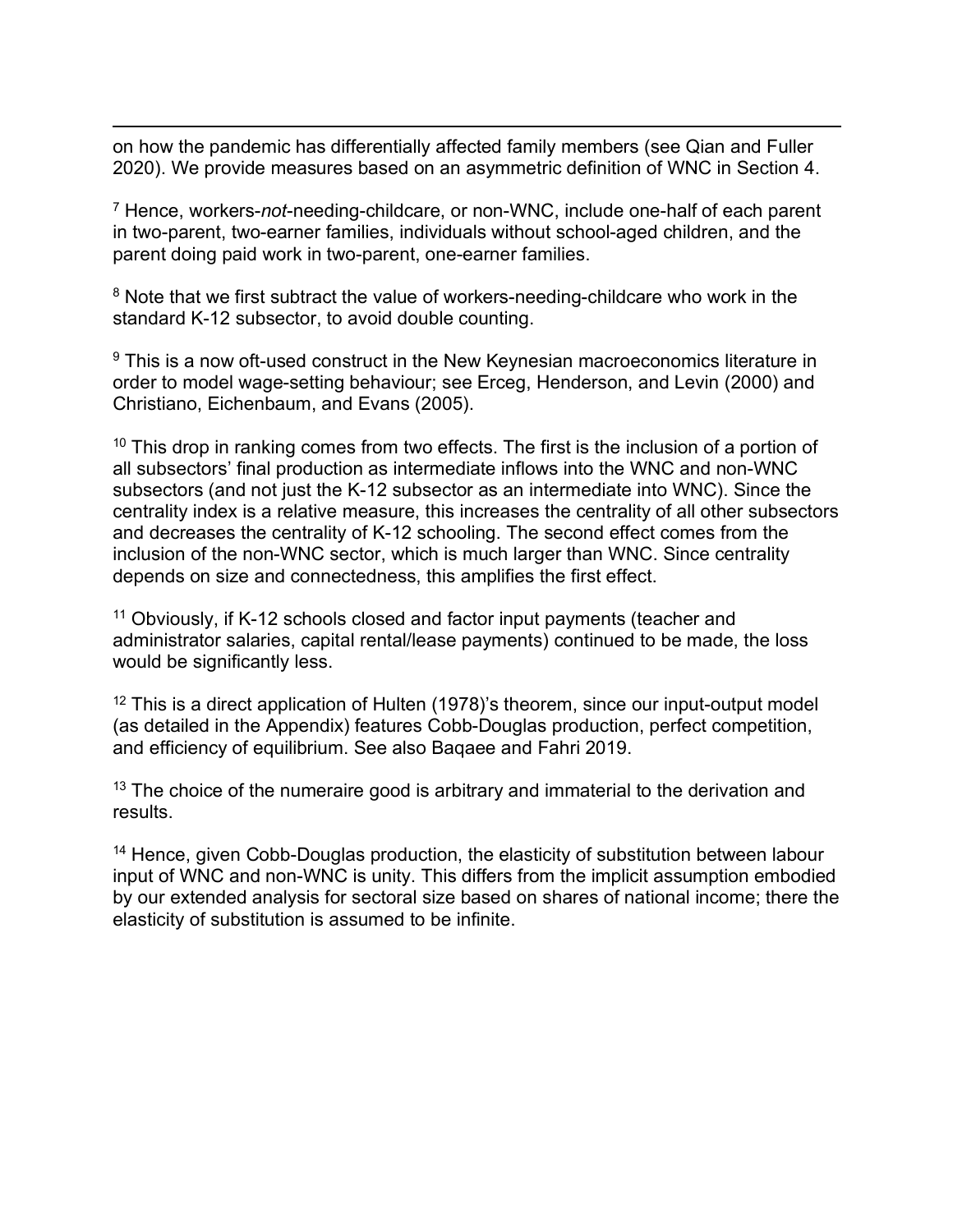# **References**

Acemoglu, D., V. M. Carvalho, A. Özdağlar, and A. Tahbaz-Salehi. 2012. "The Network Origins of Aggregate Fluctuations." *Econometrica* 80(5): 1977–2016.

Anufrieva, M., E. Goryachevaa, and V. Panchenkob. 2016. "The Network View on Input-Output Analysis for Australia." University of New South Wales working paper.

Baqaee, D. R. and E. Farhi. 2019. "The Macroeconomic Impact of Microeconomic Shocks: Beyond Hulten's Theorem." *Econometrica* 87(4): 1155–1203.

Baylis, P., P.-L. Beauregard, M. Connolly, N. Fortin, D. A. Green, P. Gutiérrez-Cubillos, S. Gyetvay, C. Haeck, T. L. Molnár, G. Simard-Duplain, H. E. Siu, M. teNyenhuis, and C. Warman. 2020. "The Distribution of COVID-19 Related Risks." NBER Working Papers 27881.

BC Centre for Disease Control. 2020. *COVID-19 Public Health Guidance for K-12 School Settings*. Updated: 11 September 2020. Accessed 11 January 2021. http://www.bccdc.ca/Health-Info-Site/Documents/COVID public guidance/Guidance-k-12-schools.pdf.

Beauregard, P.-L., M. Connolly, C. Haeck, and T. L. Molnár. 2020. "Primary School Reopenings and Parental Work." Research Group on Human Capital Working Paper 20-06.

Bonacich, P. 1987. "Power and Centrality: A Family of Measures." *American Journal of Sociology* 92(5): 1170–1182.

Carvalho, V. M. and A. Tahbaz-Salehi. 2019. "Production Networks: A Primer." *Annual Review of Economics* 11 :635–663.

Christiano, L. J., M. Eichenbaum, and C. L. Evans. 2005. "Nominal Rigidities and the Dynamic Effects of a Shock to Monetary Policy." *Journal of Political Economy* 113(1):  $1-45.$ 

Erceg, C. J., D. W. Henderson, and A. T. Levin. 2000. "Optimal Monetary Policy with Staggered Wage and Price Contracts." *Journal of Monetary Economics* 46: 281–313.

Friedman, M. 1963. *Capitalism and Freedom*. "Chapter VI: The Role of Government in Education." Chicago, IL: University of Chicago Press.

Haeck, C., and P. Lefebvre. 2020. "Pandemic School Closures May Increase Inequality in Test Scores." *Canadian Public Policy* 46(S1): S82-S87.